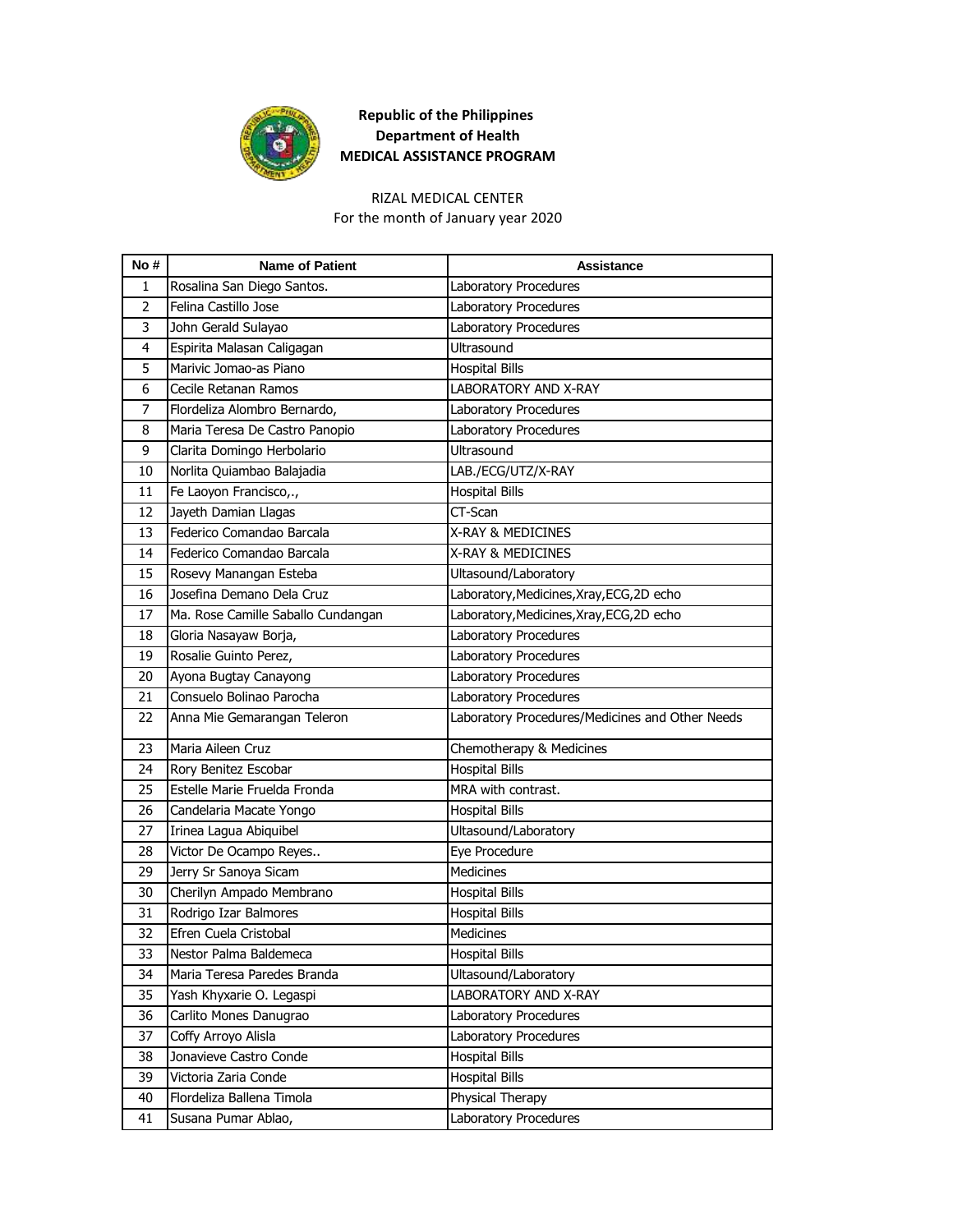| 42 | Alex Mantala Narvaez,            | Laboratory Procedures                     |
|----|----------------------------------|-------------------------------------------|
| 43 | Basilio Gregorio Panelo          | Laboratory, Medicines, Xray, ECG, 2D echo |
| 44 | Ofelia Capistrano Molina         | 2 D echo.                                 |
| 45 | Noemi Regala Jaurigue            | <b>LABORATORY AND X-RAY</b>               |
| 46 | Federico Comandao Barcala        | X-RAY & MEDICINES                         |
| 47 | Federico Comandao Barcala        | X-RAY & MEDICINES                         |
| 48 | Federico Comandao Barcala        | X-RAY & MEDICINES                         |
| 49 | Ben Zon Buenviaje                | CT Scan.                                  |
| 50 | Welmore C. Villena               | <b>Medicines</b>                          |
| 51 | John Lloyd Gebaliguin Gutang     | 2 D echo.                                 |
| 52 | Edna Magat Mulano                | Laboratory Procedures                     |
| 53 | Miguel Daniel Vidanes Nomat      | <b>Hospital Bills</b>                     |
| 54 | Rosalina Pagkalinawan Sanga,     | MRI/CT SCAN/MEDICINES.                    |
| 55 | Filomena Sacdalan Logronio       | <b>Hospital Bills</b>                     |
| 56 | Benjie Batacandolo Ramos,        | 2D ECHO / ECG / X-RAY / Medicines         |
| 57 | Maritess Bancono Gacad           | Laboratory Procedures                     |
| 58 | Rosalyn Lucas Villa,             | Laboratory Procedures                     |
| 59 | Reynaldo Ampo Porillo            | Laboratory, Medicines, Xray, ECG, 2D echo |
| 60 | Marciano Bonifacio Monsod        | 2 D echo.                                 |
| 61 | Gemma Amida Glino                | Ct Scan with Contrast.                    |
| 62 | Romeo Nomo Magdamit              | 2 D echo.                                 |
| 63 | Reydin Loterte Bernas            | 2 D echo.                                 |
| 64 | Florinda Bernabe Aban,           | Laboratory Procedures                     |
| 65 | Rico Sundiam Habitan             | Laboratory Procedures                     |
| 66 | Christine Vega Tenila            | Laboratory Procedures                     |
|    |                                  |                                           |
| 67 | Cherry Ann Catacutan Santos,     | Laboratory Procedures                     |
| 68 | Regjane Roxas Mariano            | <b>Hospital Bills</b>                     |
| 69 | Rolando Falconitt Cruz,          | <b>LABORATORY AND X-RAY</b>               |
| 70 | Harvey Dominic Colico Bandigan   | <b>Hospital Bills</b>                     |
| 71 | Gabriel Matematico               | Laboratory Procedures                     |
| 72 | Tricia Beri Garcia,              | Laboratory, Medicines, Xray, ECG, 2D echo |
| 73 | Florifes Ursua Uy                | <b>Medicines</b>                          |
| 74 | Cristita Mendoza Badion          | Laboratory Procedures                     |
| 75 | Cherry Lou Oman Cortes           | <b>Biopsy</b>                             |
| 76 | Paula Camille Resultan Macaldo   | <b>Hospital Bills</b>                     |
| 77 | Mielyn Sayno Ambrocio            | <b>Hospital Bills</b>                     |
| 78 | Melanie Orias Buenafe            | Hospital Bills                            |
| 79 | Adela Paqueo Barbacena           | <b>Hospital Bills</b>                     |
| 80 | Jackielyn Dingcol Asilo          | <b>Hospital Bills</b>                     |
| 81 | Leziel Talangan                  | Medicines                                 |
| 82 | Otelia Caceres Saballa           | <b>Hospital Bills</b>                     |
| 83 | Gian Carl Cainto                 | Laboratory Procedures                     |
| 84 | Susan A. Reyes                   | <b>Hospital Bills</b>                     |
| 85 | Helen Maldo Dela Cruz,,          | <b>Hospital Bills</b>                     |
| 86 | Jenny Magallanes Amar            | <b>Hospital Bills</b>                     |
| 87 | Maria Del Pilar Solomon Abacajin | <b>Hospital Bills</b>                     |
| 88 | Jhon Carlo Canoy Correa          | Hospital Bills                            |
| 89 | Rhealyn Demerey                  | <b>Hospital Bills</b>                     |
| 90 | Oditha Del Poso Gemina           | <b>Hospital Bills</b>                     |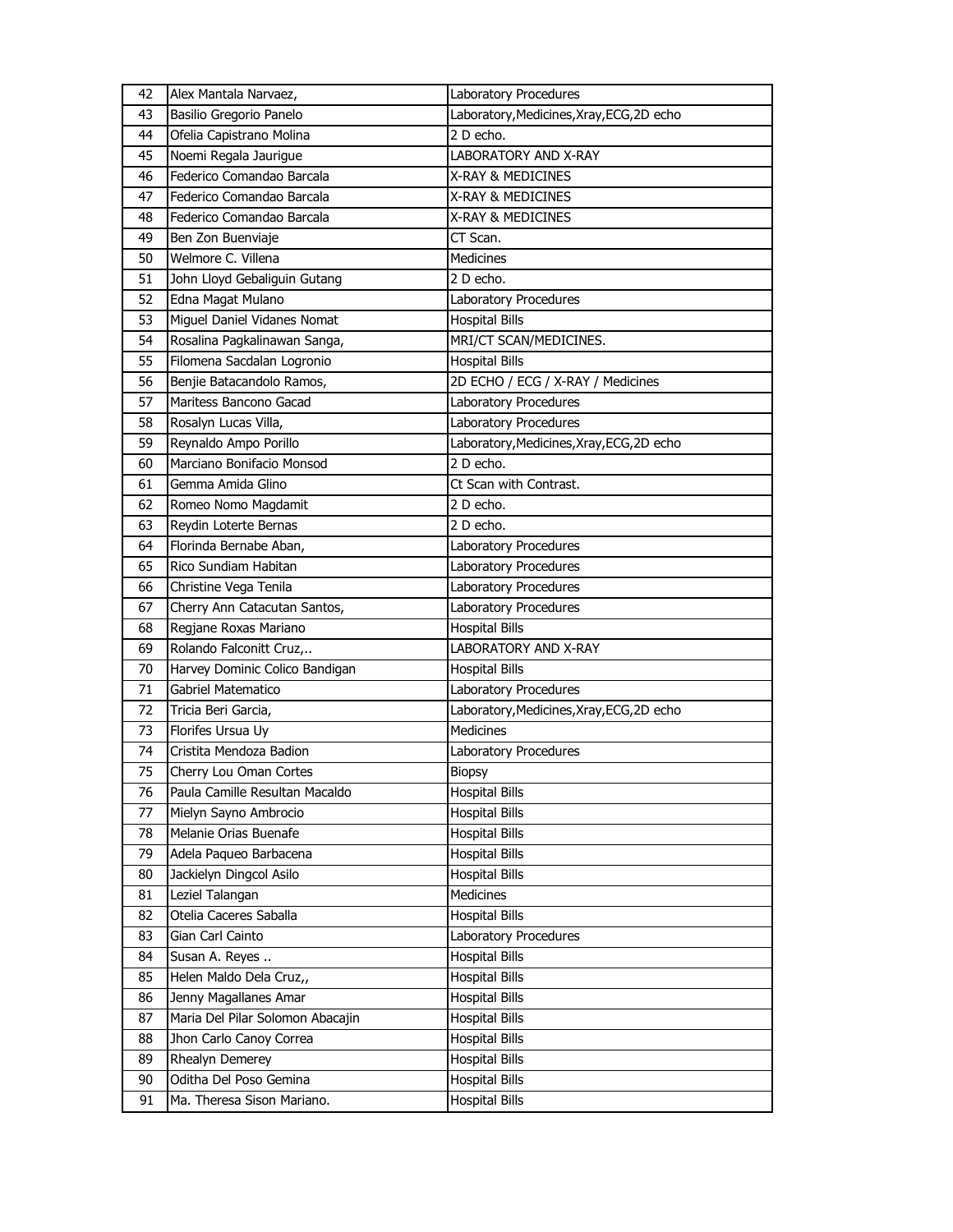| 92  | Cherry Ann L. Gamara.               | Medicines                                       |
|-----|-------------------------------------|-------------------------------------------------|
| 93  | Cristy Obasa Bulambot               | <b>Hospital Bills</b>                           |
| 94  | Ryan Busbus Esguerra                | <b>Medicines</b>                                |
| 95  | Rv Cajayon Varona                   | <b>Hospital Bills</b>                           |
| 96  | Keithly San Pascual                 | <b>Hospital Bills</b>                           |
| 97  | Akiesha Mae Palazo Barnobal         | <b>Hospital Bills</b>                           |
| 98  | Edgardo Doronila Lavarez            | Laboratory, Medicines, Xray, ECG, 2D echo       |
| 99  | Reynald Beluya Omaña,               | <b>Hospital Bills</b>                           |
| 100 | Cessie Pascua Bueno                 | Laboratory Procedures                           |
| 101 | Rhowen Cabojoc Polintan             | MRI.                                            |
| 102 | Simon Peter Grajo                   | Laboratory Procedures                           |
| 103 | Josephine Tillo Estebe              | CT-Scan                                         |
| 104 | Cesar Imperial Biazon               | Laboratory, Medicines, Xray, ECG, 2D echo       |
| 105 | Aileen Peñaflor Donato              | <b>Hospital Bills</b>                           |
| 106 | Lorena Joey Paso Castillon          | 2 D echo.                                       |
| 107 | Bernardino Jr. Osabel Abestros      | 2 D echo.                                       |
| 108 | Bernardino Diong Pabon              | Eye Procedure                                   |
| 109 | Princess Thriesha Mae Sardenia Ayap | LABORATORY AND CT-SCAN AND OTHER NEEDS          |
| 110 | Ma. Nolita Ilagan Jasa              | <b>Medicines</b>                                |
| 111 | Aicelle Velasco Plaza               | <b>Hospital Bills</b>                           |
| 112 | Jesus Santos Parreno                | <b>Medicines</b>                                |
| 113 | Joel F. Cama.                       | THORACOLUMBAR MRI WITH CONTRAST.                |
|     |                                     | PROCEDURES EXTREMITIES-ARTERY                   |
| 114 | Elizabeth S. Villas                 | DOPPLER/PROCEDURES EXTERMITIES-VEIN             |
| 115 | Maricel Trucilla Edaugal            | DOPPLER/LAR PROCEDURES<br><b>Hospital Bills</b> |
| 116 | Joyce Masiglat Ohara                | laboratory/medicines/central supplies.          |
| 117 | Marife B. Cruz.                     | Laboratory Procedures                           |
| 118 | Sannie Comia Buhay                  | CT Angiogram                                    |
| 119 | Alberto Bragado Bustamante          | <b>Hospital Bills</b>                           |
| 120 | Mary Jane Bacsan Tayor              | <b>Hospital Bills</b>                           |
| 121 | Rommel D. Baluca                    | Hospital bills.                                 |
| 122 | Kareen Delimos                      | Hospital bills.                                 |
| 123 | Harlyn Villanueva Soto              | <b>Hospital Bills</b>                           |
| 124 | Zyrell Jane Luengo Baltar           | <b>Hospital Bills</b>                           |
| 125 | Gemalyn Gallo Plateros              | <b>Hospital Bills</b>                           |
| 126 | Krizza Alansalon Oliverio           | <b>Hospital Bills</b>                           |
| 127 | Roberto Doma Calvez                 | Medicines                                       |
| 128 | Everlita Marsan Capilitan           | Laboratory Procedures                           |
| 129 | Leo Noval Fernandez,.               | Laboratory Procedures                           |
| 130 | Brenda Benedicta Trajada            | <b>Hospital Bills</b>                           |
| 131 | Felomino Osera Ocfemia              | Laboratory Procedures                           |
| 132 | Princess Diane De Leon De Galicia   | <b>Hospital Bills</b>                           |
| 133 | Joyce Acebo Francisco,              | <b>Hospital Bills</b>                           |
| 134 | Francia Casimiro Riñon              | <b>Hospital Bills</b>                           |
| 135 | Nenilda Reyes De Leon               | <b>Hospital Bills</b>                           |
| 136 | Violeta Galot Yango                 | Eye Procedure                                   |
| 137 | Rea Geronimo Del Rosario,           | Laboratory Procedures                           |
| 138 | Jovylyn Molito                      | <b>Hospital Bills</b>                           |
| 139 | Mariafe Brazal Mallari              | <b>Hospital Bills</b>                           |
| 140 | Amparo Ramos Mariano                | Laboratory/Procedures/Medicines.                |
|     |                                     |                                                 |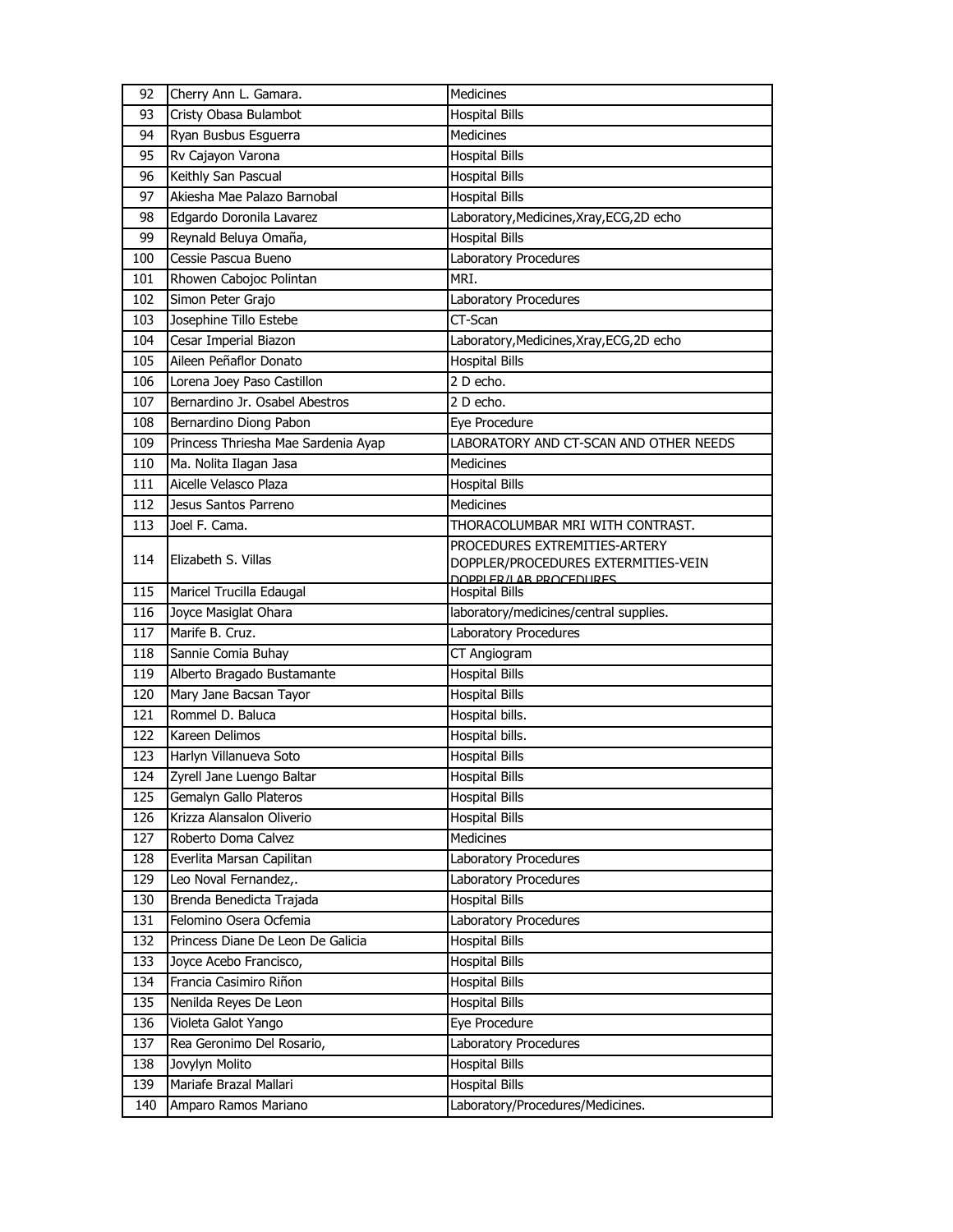| 141 | Erwin Martinez Visuyan            | <b>Hospital Bills</b>                                        |
|-----|-----------------------------------|--------------------------------------------------------------|
| 142 | Adelaido Punsalan Recinto         | Ultrasound                                                   |
| 143 | Ian Bio,                          | <b>Hospital Bills</b>                                        |
| 144 | Janine Marcaida Prestado          | <b>Hospital Bills</b>                                        |
| 145 | Anacleta Sabangan Cruz            | <b>Hospital Bills</b>                                        |
| 146 | Marilyn Garcia Santos,            | Laboratory/Procedures/Medicines.                             |
| 147 | Whoody Pagorogon Zuñiga           | Laboratory Procedures                                        |
| 148 | Khristine Joy Advincula Fornillos | Ct Scan with Contrast.                                       |
| 149 | Dulce Abogne Vega                 | CT-Scan                                                      |
| 150 | Virginia Salonga Borac            | 2 D echo.                                                    |
| 151 | Aileen Peñaflor Donato            | <b>Ultrasound</b>                                            |
| 152 | Maritani Nachor Martirez          | <b>Medicines</b>                                             |
| 153 | Rowena Bautista Tumbali           | Chemotherapy & Medicines                                     |
| 154 | Romulo Emperador Gayo,            | <b>Medicines</b>                                             |
| 155 | Yully Garcia Banjez               | <b>Hospital Bills</b>                                        |
| 156 | Jenny Banjez                      | <b>Hospital Bills</b>                                        |
| 157 | Margie M. De Gana                 | Phototherapy                                                 |
| 158 | Mary Joie Marcial Dela Cruz       | <b>Hospital Bills</b>                                        |
| 159 | Andrea Margeaux Marcial Dela Cruz | <b>Hospital Bills</b>                                        |
| 160 | Almario Jr Roda Bautista          | <b>Hospital Bills</b>                                        |
| 161 | Benedicto Maricaban Tapales       | Laboratory Procedures                                        |
| 162 | Jovelyn Decin Daligdig            | <b>Hospital Bills</b>                                        |
| 163 | Julius Dacanay Condat             | <b>Hospital Bills</b>                                        |
| 164 | Jarede Vergara,                   | <b>Hospital Bills</b>                                        |
| 165 | Michelle Coronel Javier.,         | Medicines and Other Needs                                    |
| 166 | Irene Dilay De Castro,            | Laboratory Procedures                                        |
| 167 | Rasid Lawi Dimasangcay            | <b>Hospital Bills</b>                                        |
| 168 | Leonor Ricacho Flores,            | <b>Hospital Bills</b>                                        |
| 169 | Lilia Refatacodo Esplana,         | CT-Scan                                                      |
| 170 | Sabina Siblos Portuito            | <b>Hospital Bills</b>                                        |
| 171 | Christine Jane Bautista Nicolas   | <b>Hospital Bills</b>                                        |
| 172 | Ronald Matudan Panilagao          | <b>Hospital Bills</b>                                        |
| 173 | Cromwell Ibañez Pahati            | <b>Hospital Bills</b>                                        |
| 174 | Ernesto Lerin Manigo              | Medicines                                                    |
| 175 | John Nazer Lindo Siñerez          | <b>Medical Assistance</b>                                    |
| 176 | Luzviminda Aragones Buan          | LABORATORY/MEDICINES/DIALYSIS.                               |
| 177 | Sean Patrick Bautista Hernandez   | Laboratory Procedures                                        |
| 178 | Wilfredo Quirante Arcega          | 2 D echo.                                                    |
| 179 | Alexander Tubosa Acar,            | Physical Therapy                                             |
| 180 | Angelita Arago Antazo             | Medicines                                                    |
| 181 | Michelle Guillermo Sayno          | <b>Hospital Bills</b>                                        |
| 182 | Purita Zaide Angcahan             | <b>Hospital Bills</b>                                        |
| 183 | Vilma B. Salazar.                 | Chemotherapy & Medicines                                     |
| 184 | Arthur Lazaro Manalo              | Laboratory/Procedures/Medicines.                             |
| 185 | Vilma Aban Gutierrez,             | <b>Hospital Bills</b>                                        |
| 186 | Ma. Florencia Francisco Bonete    | <b>Hospital Bills</b>                                        |
| 187 | Gembie Benito Gavica              | <b>Hospital Bills</b>                                        |
| 188 | Levita Intalan                    | Laboratory, Medicines, Diagnostic Procedures, Hosp<br>Bills. |
| 189 | Ma. Cristina Lagunero Sanchez     | <b>Hospital Bills</b>                                        |
| 190 | Ziah Flores Arreglo               | <b>Hospital Bills</b>                                        |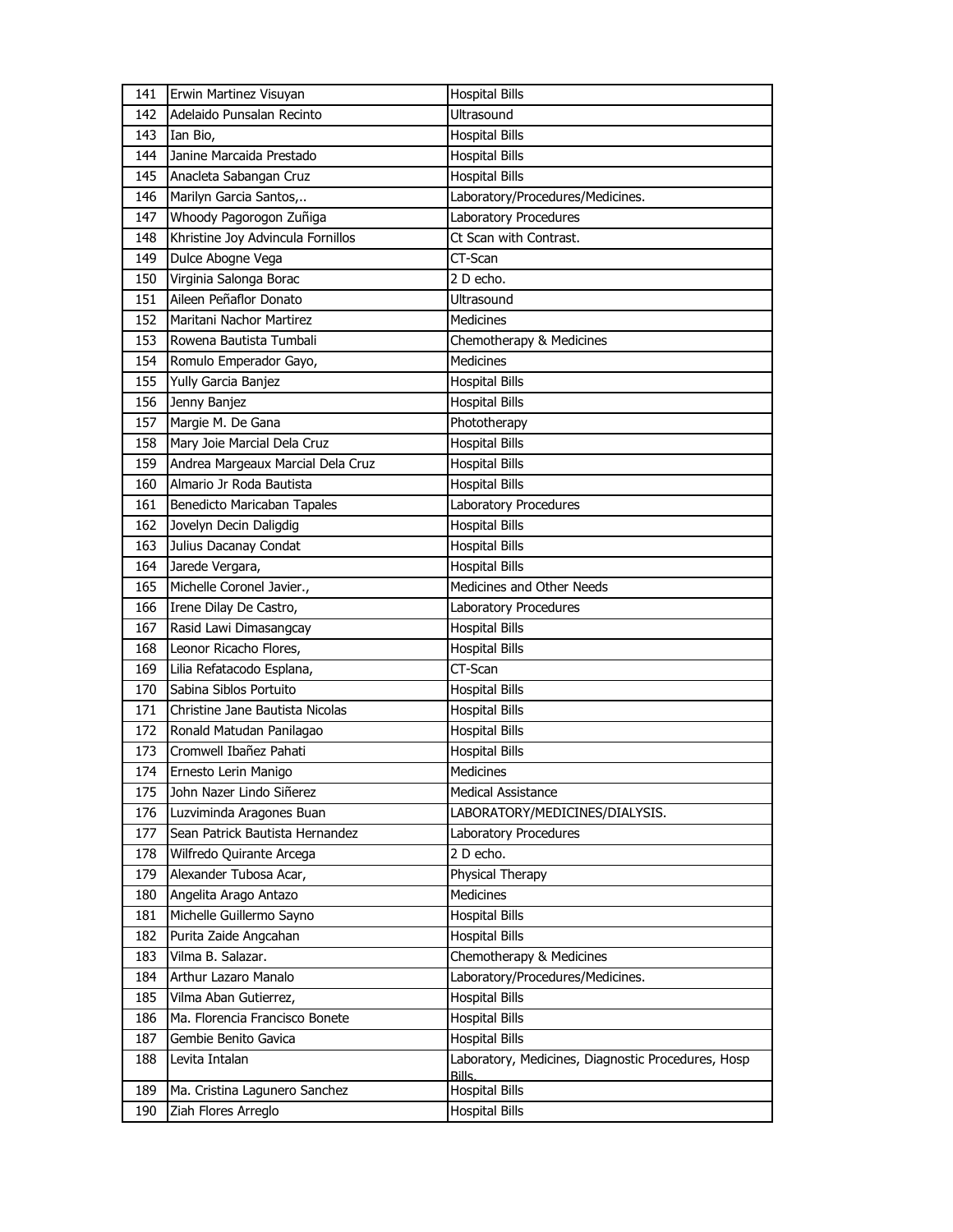| 191 | Anna May Millares Fajutina    | <b>Hospital Bills</b>                                                  |
|-----|-------------------------------|------------------------------------------------------------------------|
| 192 | Ken Rouie Dela Cruz           | <b>Hospital Bills</b>                                                  |
| 193 | Monina Santos Santos,         | Laboratory, Medicines, Xray, ECG, 2D echo                              |
| 194 | Victoria Togonon Nueva,       | <b>Medicines</b>                                                       |
| 195 | Nenita Asparo Panizales       | CT-Scan                                                                |
| 196 | Lorvie Cruz Gonzaga           | <b>Hospital Bills</b>                                                  |
| 197 | Rolando Santos Lingasin       | <b>Hospital Bills</b>                                                  |
| 198 | Ashley Gaile Prestado         | <b>Hospital Bills</b>                                                  |
| 199 | Irine Verdejo Abad            | <b>Medicines</b>                                                       |
| 200 | Shannia Harrah Medina Navales | <b>Hospital Bills</b>                                                  |
| 201 | Helen Azurin Dayupay          | LABORATORY AND X-RAY                                                   |
| 202 | Susan Ramos Estrella          | <b>Hospital Bills</b>                                                  |
| 203 | Rodima Barrameda Diaz         | <b>Hospital Bills</b>                                                  |
| 204 | Elvie Tuazon Bernal           | <b>Hospital Bills</b>                                                  |
| 205 | Gina Odoño                    | <b>Hospital Bills</b>                                                  |
| 206 | Lani Dela Pena                | Implant.                                                               |
| 207 | Rosenio Aledro Abenoja        | <b>Medicines</b>                                                       |
| 208 | Felicisimo Diones Adalid      | Diagnostic & Lab. Procedures, Dialysis, Medicines &<br>Hospital Bills. |
| 209 | Lani Dela Pena                | Implant / Hospital Bill / Laboratory / Procedure /<br>Medicines.       |
| 210 | Mary Anne Domingo Quidilig    | Hospital Bill / Laboratory / Procedures / Medicine.                    |
| 211 | Ricardo Lindo Villas          | <b>Hospital Bills</b>                                                  |
| 212 | Aurea Lacza Benito            | <b>Medicines</b>                                                       |
| 213 | Glenn Rafael Manlapid         | Laboratory Procedures                                                  |
| 214 | Estrella Vitudio              | Hospital Bill / Laboratory / Procedures / Medicine.                    |
| 215 | Lorna Quinawayon Lao          | Oral Chemotherapy / Medicines.                                         |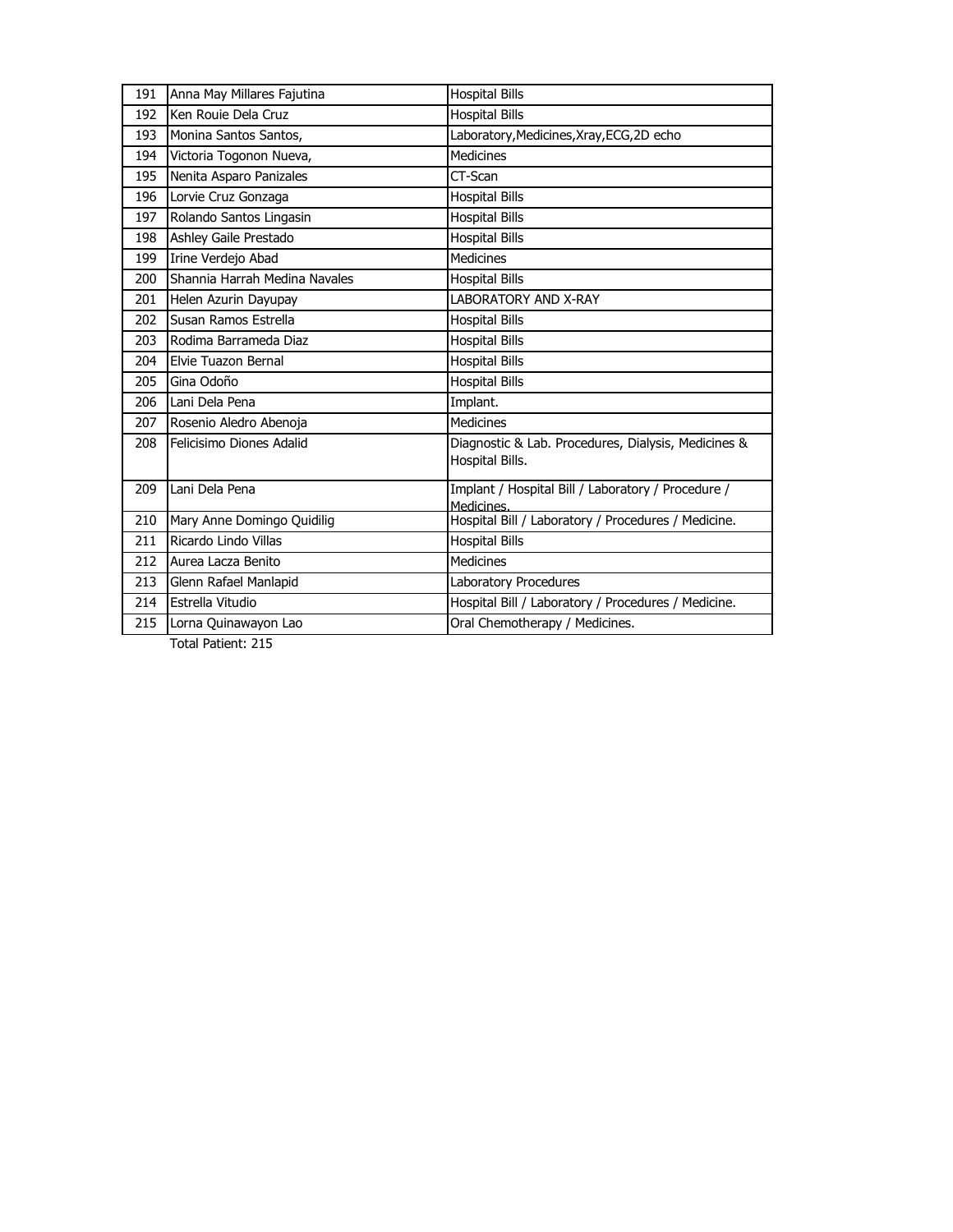

#### RIZAL MEDICAL CENTER

For the month of February year 2020

| No # | <b>Name of Patient</b>         | <b>Assistance</b>                                   |
|------|--------------------------------|-----------------------------------------------------|
| 1    | Estefania V. Velasquez         | Diagnostic & Lab. Procedures, Dialysis, Medicines & |
|      |                                | Hospital Bills.                                     |
| 2    | Liezl Gallego Salaysay         | Laboratory Procedure / CT-Scan                      |
| 3    | Rafael Jhune Cofreros Gasataya | Laboratory Procedures                               |
| 4    | Melogin S. Mirando.            | CHEST CRANIAL CT SCAN/MEDICINES.                    |
| 5    | Hendrick Gazzingan             | Hospital bills.                                     |
| 6    | Jobar Barandon                 | <b>Hospital Bills</b>                               |
| 7    | Rayven Marie Buensuceso        | <b>Hospital Bills</b>                               |
| 8    | Jeanne Angeles Gregorio        | <b>Hospital Bills</b>                               |
| 9    | Joseph Aresgado Coyoca         | CT-Scan                                             |
| 10   | Rhelimar Faye Santiago Nas     | <b>Hospital Bills</b>                               |
| 11   | Aurora Padua Valderama         | <b>Medicines</b>                                    |
| 12   | Dessa Toledo Ignacio           | <b>Hospital Bills</b>                               |
| 13   | Prinz Andrew A. Diaz           | Newborn Screening                                   |
| 14   | Liwayway Fulgado Sacramento    | <b>Hospital Bills</b>                               |
| 15   | Rogelio Soltis Magalona,       | <b>Hospital Bills</b>                               |
| 16   | Felicitas Castillo Valera      | <b>Medical Assistance</b>                           |
| 17   | Eufrocina Hernandez Matibag    | Laboratory, Medicines, Xray, ECG, 2D echo           |
| 18   | Leny Ortego Inopia             | MRI.                                                |
| 19   | Myra Baltazar Panopio          | <b>Hospital Bills</b>                               |
| 20   | Fidela Sancho                  | Laboratory/Procedures/Medicines.                    |
| 21   | Rosalia Pasecolan Mendoza      | <b>Hospital Bills</b>                               |
| 22   | Roberto Doma Calvez            | <b>Medicines</b>                                    |
| 23   | Jessica Marciano Gasataya      | Laboratory Procedures                               |
| 24   | Jacqueline Fajardo Mercado     | Medicines                                           |
| 25   | Basilisa Salvador Alcazaren    | Laboratory, Medicines, Xray, ECG, 2D echo           |
| 26   | Jesus Santos Parreno           | Medicines                                           |
| 27   | May Babon Delos Santos,        | <b>Hospital Bills</b>                               |
| 28   | Joseph Javier Canaveral        | Hospital Bill / Laboratory / Procedures / Medicine. |
| 29   | Teresita M. San Jose           | MRI/Laboratory/Procedures/Diagnostics/Hospital      |
| 30   | Ruben De Ocampo Reyes.,.       | Bill/Medicines.<br>2-D- Echo and Medicines          |
| 31   | Coline Marquez Urbano          | Laboratory / Ultrasound / Check up                  |
| 32   | Luis Augusto Flores Marcelo    | Laboratory, Medicines, Xray, ECG, 2D echo           |
| 33   | Jeffrey Rabanera Amarillo      | <b>Hospital Bills</b>                               |
| 34   | Delia M. Logmao                | Hospital Bill / Laboratory / Procedures / Medicine. |
| 35   | Araceli A. Salonga             | <b>Hospital Bills</b>                               |
| 36   | Charisma Isleta Aguilar        | Eye Procedure                                       |
| 37   | Paola Mae Abong Amarillo       | <b>Hospital Bills</b>                               |
| 38   | Asher Matthew Matandac         | <b>Hospital Bills</b>                               |
| 39   | Jason Dela Peña                | <b>Hospital Bills</b>                               |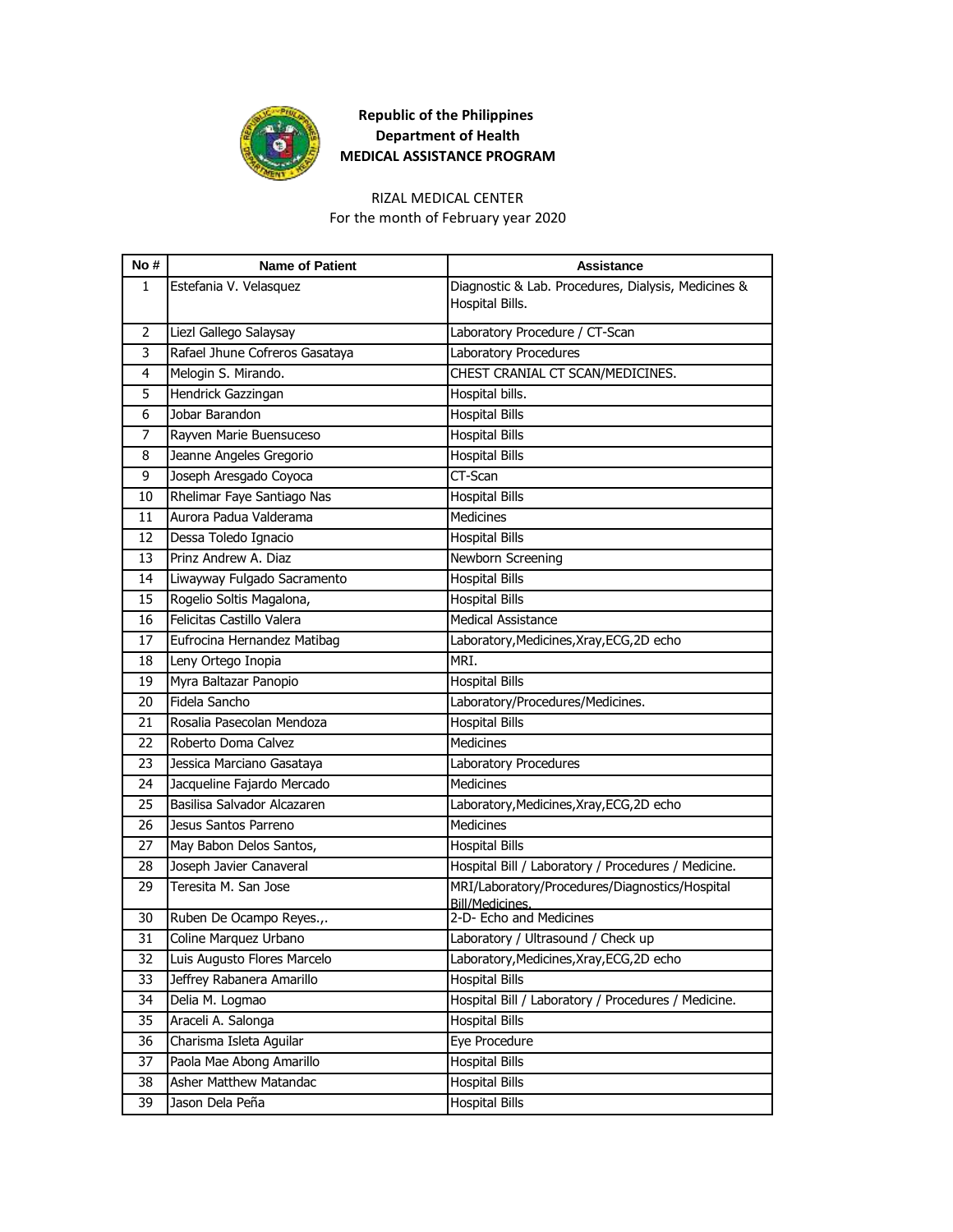| 40 | Julie Ann Tayoto De Sevilla     | <b>Hospital Bills</b>                                  |
|----|---------------------------------|--------------------------------------------------------|
| 41 | Leonardo Sael Bedaña            | <b>Hospital Bills</b>                                  |
| 42 | Kian Charles Enriquez Castillo  | <b>Hospital Bills</b>                                  |
| 43 | Winnie F. Galacan               | Hospital Bill / Laboratory / Procedures / Medicine.    |
| 44 | <b>Nestor Humilde Badion</b>    | Dental Procedure                                       |
| 45 | Joan Dongon Paras,              | <b>Hospital Bills</b>                                  |
| 46 | Danilo Macandog                 | Ultrasound                                             |
| 47 | Romeo E. Diaz Jr.               | <b>Hospital Bills</b>                                  |
| 48 | Lovely Puerte Dejano,           | <b>Hospital Bills</b>                                  |
| 49 | Jennifer Manana Wong Carrillo   | <b>Hospital Bills</b>                                  |
| 50 | <b>Babygene Ramento Capones</b> | <b>Hospital Bills</b>                                  |
| 51 | Grace Sapa Magbanua,            | <b>Hospital Bills</b>                                  |
| 52 | Marivic Blanco Bernardo,        | <b>Hospital Bills</b>                                  |
| 53 | Mikey Iquin Fabroa              | <b>Hospital Bills</b>                                  |
| 54 | Eliezer Rubio                   | Laboratory/Procedures/Medicines.                       |
| 55 | Aloma Borja                     | Hospital Bill / Laboratory / Procedures / Medicine.    |
| 56 | Joan Galicia                    | Hospital Bill / Laboratory / Procedures / Medicine.    |
| 57 | Ma. Valentina Boyon Lesano      | CT-Scan                                                |
| 58 | April Gonzales Ygot             | <b>Hospital Bills</b>                                  |
| 59 | Maylin Cerdena Cordova          | <b>Hospital Bills</b>                                  |
| 60 | Marcelo Jr Cabaltera Castro,    | <b>Hospital Bills</b>                                  |
| 61 | Sherwin Lucena Yacap            | <b>Hospital Bills</b>                                  |
| 62 | Jingdhel Bulilan Martinez       | Laboratory / Ultrasound / Check up                     |
| 63 | Sam Danielle Tubiera Noval      | <b>Hospital Bills</b>                                  |
| 64 | Liezyll Anne Montefalcon Guloy  | <b>Hospital Bills</b>                                  |
| 65 | Trinidad Cagoco Del Monte       | <b>Hospital Bills</b>                                  |
| 66 | Erin Jayden Garcero Del Agua    | <b>Hospital Bills</b>                                  |
| 67 | Shirley Bolaños Dizon           | Ultrasound                                             |
| 68 | Fernando Basallo                | <b>Medicines</b>                                       |
| 69 | Benedicto Esplana Guban,        | <b>Hospital Bills</b>                                  |
| 70 | Belen M. Sibayah                | Chemotherapy & Medicines                               |
| 71 | Belen M. Sibayah                | Chemotherapy & Medicines                               |
| 72 | Belen M. Sibayah                | Chemotherapy & Medicines                               |
| 73 | Belen M. Sibayah                | Chemotherapy & Medicines                               |
| 74 | Marigrace Nacionales Asuncion   | <b>Hospital Bills</b>                                  |
| 75 | Ruel C. Beltran.                | Chemotherapy & Medicines                               |
| 76 | Buenaventura Alfeche Repollo    | Dialysis, Dialyzer, PD Solution, Procedures, Medicines |
|    |                                 | &                                                      |
| 77 | Raffe Amerol Sarip              | Lahoratory<br><b>Hospital Bills</b>                    |
| 78 | Rolando Falconitt Cruz,         | Ultrasound                                             |
| 79 | Joan Galicia                    | <b>Hospital Bills</b>                                  |
| 80 | April Taira Del Mundo Reyes,    | <b>Hospital Bills</b>                                  |
| 81 | Anita Carlos Largados           | <b>Hospital Bills</b>                                  |
| 82 | Mary Agnes Olivas Martin        | Phototherapy                                           |
| 83 | Michael Amparado Tamayo         | Laboratory Procedures                                  |
| 84 | Edelyn Tabigue Gosim            | ultrasound/laboratory/injection/medicine               |
| 85 | James Christopher Torres Reyes  | <b>Hospital Bills</b>                                  |
| 86 | Ma. Theresa Sison Mariano.      | <b>Hospital Bills</b>                                  |
| 87 | Rem Kzyrell Mantal Iguis        | <b>Hospital Bills</b>                                  |
| 88 | Danilo Asuncion Frialde         | <b>Hospital Bills</b>                                  |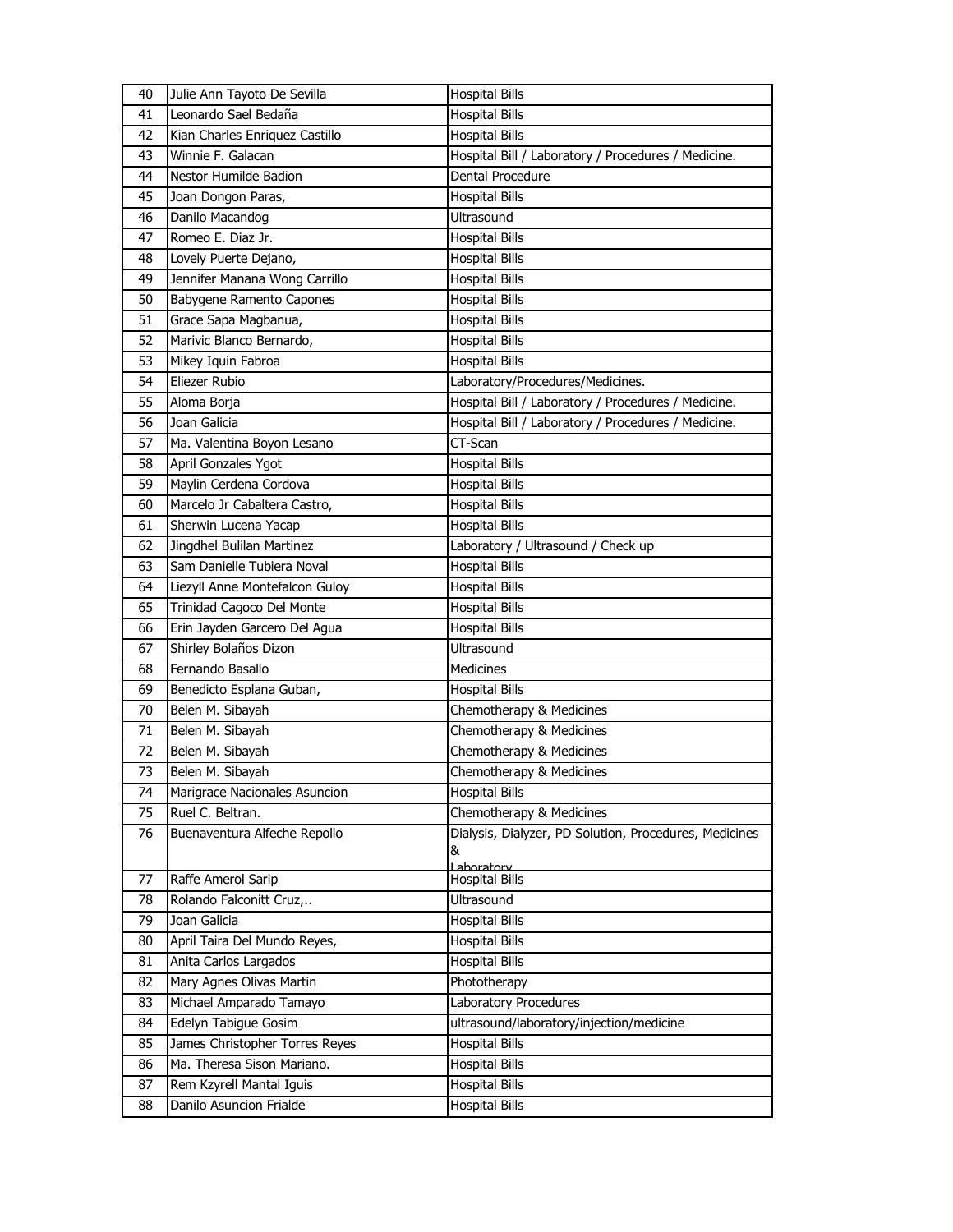| 89  | Roberto Doma Calvez                | Medicines                                    |
|-----|------------------------------------|----------------------------------------------|
| 90  | Alexander Quiton Datiles           | <b>Medicines</b>                             |
| 91  | Ryan Neil Mingo Manahan            | <b>Hospital Bills</b>                        |
| 92  | Haidie Mohamidin Siddick           | <b>Hospital Bills</b>                        |
| 93  | Erlinda Rendona Barcelon           | Ultrasound                                   |
| 94  | Julius Castillo Cabuhayan          | CT-Scan                                      |
| 95  | Ruperto Jr Ramos Orpia             | <b>LABORATORY AND X-RAY</b>                  |
| 96  | Marilyn Ramos Manera               | Ultrasound                                   |
| 97  | Abdoll Jabbar Arias Racman         | <b>Hospital Bills</b>                        |
| 98  | Myrna Duestro Rubio                | Laboratory Procedures                        |
| 99  | Gerald Nidea Barbacena,            | <b>Hospital Bills</b>                        |
| 100 | Leo Ballesteros Nival              | <b>Hospital Bills</b>                        |
| 101 | Maria Leonora Abad Sobredo         | Laboratory, Medicines, Xray, ECG, 2D echo    |
| 102 | Margie Ann Roldan Dionisio         | <b>Hospital Bills</b>                        |
| 103 | Angelu Moreno Tabingo              | Medicines                                    |
| 104 | Rochelle Recuerdo Dagaas           | <b>Hospital Bills</b>                        |
| 105 | Elizabeth Pidlaoan Sobiaco         | <b>Hospital Bills</b>                        |
| 106 | Richard M. Ymata                   | Medicines                                    |
| 107 | Roger Reyes Santos,                | <b>Hospital Bills</b>                        |
| 108 | Annabel Baltar Reyes,              | <b>Hospital Bills</b>                        |
| 109 | Raenielle Shedri Cuizon Hipol      | <b>Medicines</b>                             |
| 110 | Rosalinda Abraham Pore             | Eye Procedure                                |
| 111 | Kristina Casandra Castillo Aldiano | <b>Hospital Bills</b>                        |
| 112 | <b>Teresita Miraflor Benosa</b>    | X-ray / ECG / Laboratory Procedures          |
| 113 | Basilisa Salvador Alcazaren        | Medicines                                    |
| 114 | Marittes Buna Vizmanos             | <b>Medicines</b>                             |
| 115 | Antonia Quintero Rayos             | Laboratory/Procedures/Medicines.             |
| 116 | Victoria Togonon Nueva,            | <b>Medicines</b>                             |
| 117 | Kaye Merynel Santos                | <b>Hospital Bills</b>                        |
| 118 | Imelda Corpuz Alvaran              | Medicines                                    |
| 119 | Avah Elis Pangue                   | <b>Hospital Bills</b>                        |
| 120 | Mary Hazel Vasquez Pangue          | <b>Hospital Bills</b>                        |
| 121 | Liezel Montemayor Melgazo          | <b>Hospital Bills</b>                        |
| 122 | Lira Atasin Capellan               | <b>Hospital Bills</b>                        |
| 123 | Zeneth H. Tabora                   | <b>Hospital Bills</b>                        |
| 124 | Alyssa Partos Vidanes              | <b>Hospital Bills</b>                        |
| 125 | Louisa Marie L. Orijuela           | 2 D echo.                                    |
| 126 | Marianna Winter Trinidad Ong       | <b>Hospital Bills</b>                        |
| 127 | Arlene Mangote Valenzuela          | <b>Hospital Bills</b>                        |
|     |                                    | OPERATION/HOSPITAL                           |
| 128 | Dennis M. Germillo                 | BILLS/UTZ/LAB.PROCEDURES/CT-SCAN/XRAY/BONE   |
| 129 | Nathaniel Barcelon Timkang         | MARROW/RIOPSY<br><b>Hospital Bills</b>       |
| 130 | Joanna Marie Librea Concepcion     | <b>Hospital Bills</b>                        |
| 131 | Catalino Buan Tamio                | Laboratory Procedures                        |
| 132 | Necita B. Padayao                  | Ultrasound / X-Ray / Laboratory / Medicines. |
| 133 | Edrick Bañal Cruz,                 | Laboratory Procedures                        |
| 134 | Isabelita Rubio Villamor           | Medicines                                    |
| 135 | Eugenia Valencia,                  | Laboratory Procedures                        |
| 136 | Larry Beto Emutan                  | Laboratory/Procedures/Medicines.             |
| 137 | Nogel Patam Vidanes                | Eye Procedure                                |
|     |                                    |                                              |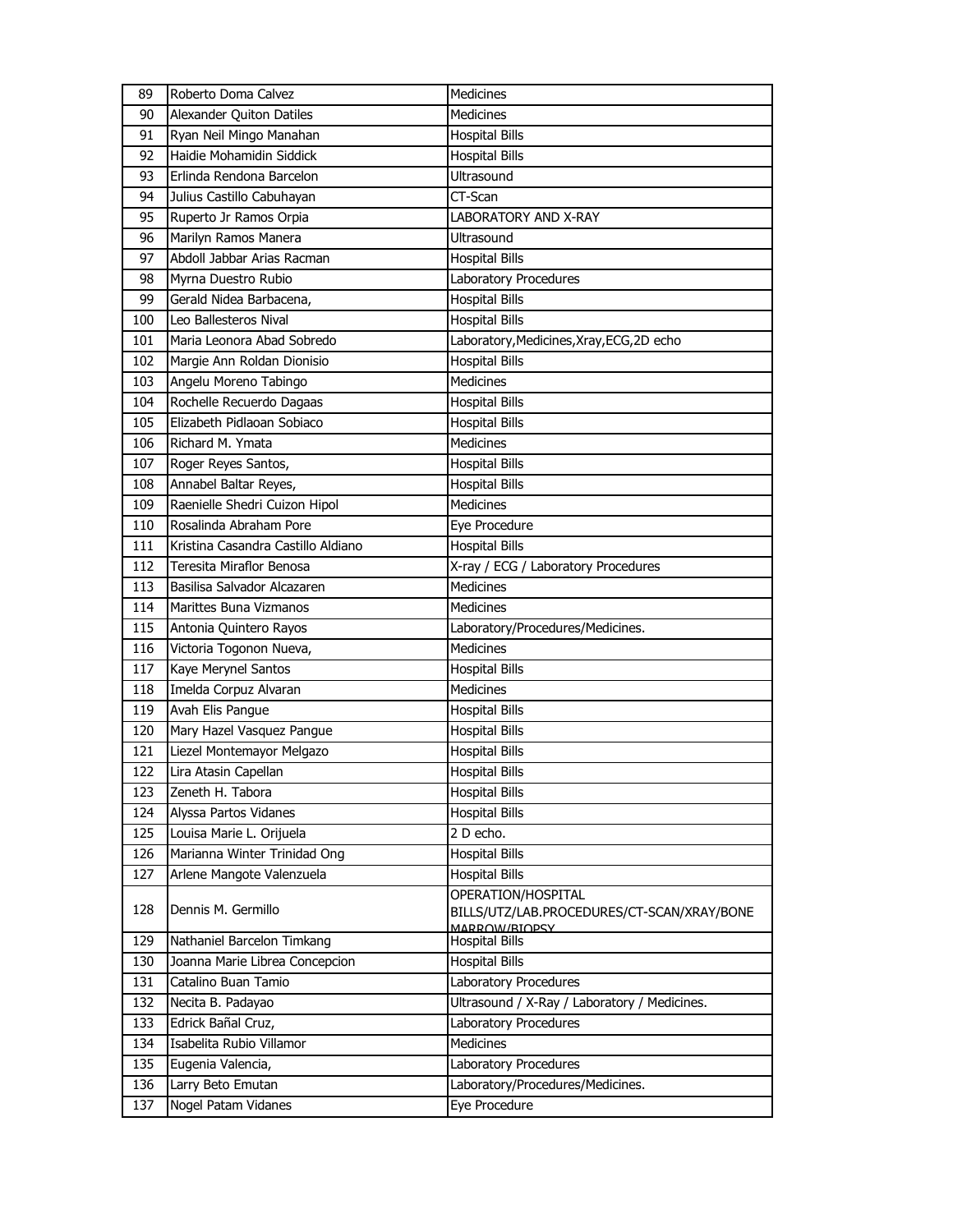| 138 | Jessa Grace Menguilla Morante    | <b>Hospital Bills</b>                               |
|-----|----------------------------------|-----------------------------------------------------|
| 139 | Lani Dela Pena                   | Implant/Hospital Bill.                              |
| 140 | Haydee Abella Tanjueco           | <b>Hospital Bills</b>                               |
| 141 | Jayden Max De Vera               | <b>Hospital Bills</b>                               |
| 142 | Kimberly Carrillo Rabi,          | <b>Hospital Bills</b>                               |
| 143 | Cristina Lobarbio Yson           | <b>Hospital Bills</b>                               |
| 144 | Cristeta Odullo Dajao            | <b>Hospital Bills</b>                               |
| 145 | Joven Loyola Cruz.,              | <b>Hospital Bills</b>                               |
| 146 | Aurora Domens Sulat,             | <b>Hospital Bills</b>                               |
| 147 | <b>Marites Tio</b>               | <b>Hospital Bills</b>                               |
| 148 | Marittes Buna Vizmanos           | <b>Hospital Bills</b>                               |
| 149 | Delfin Sivilleno Sampiano        | <b>Hospital Bills</b>                               |
| 150 | Marcela Cruz Peco                | Laboratory Procedures                               |
| 151 | Alfredo David Dionzon            | <b>Medicines</b>                                    |
| 152 | Natividad Alcazaren Dionzon      | <b>Medicines</b>                                    |
| 153 | Rose Marie Salin Morales         | CT-Scan                                             |
| 154 | Eugenia Valencia,                | Physical Therapy                                    |
| 155 | Ernesto Badando Mosende          | Eye Procedure                                       |
| 156 | Mary Ann Gazmen Molde            | LABORATORY AND X-RAY                                |
| 157 | Sendrido Jr Duran Ebon           | <b>Hospital Bills</b>                               |
| 158 | Norman Rodriguez Despuig         | <b>Hospital Bills</b>                               |
| 159 | Antonia Quintero Rayos           | Laboratory Procedures                               |
| 160 | Sydney Jan Dejos Legaspi         | <b>Hospital Bills</b>                               |
| 161 | Genaline Vero Baluyot            | <b>Hospital Bills</b>                               |
| 162 | Joseph Suba Medina,              | <b>Hospital Bills</b>                               |
| 163 | Maria Crestina Tutanes Cristobal | Ultrasound (Venous Doppler Scan)                    |
| 164 | Belinda Dagdagan Francisco       | <b>Medicines</b>                                    |
| 165 | Jimmy Flores Ong,                | Eye Procedure                                       |
| 166 | Nestor Eno Capilitan             | Laboratory Procedures                               |
| 167 | Davin Gale M. Biag               | <b>Hospital Bills</b>                               |
| 168 | Raquel Doctor Constantino.,      | <b>Hospital Bills</b>                               |
| 169 | Elvira Vinta Palacios            | LABORATORY/BILL/MEDICINE/2DECHO/ULTRASOUND          |
| 170 | Ellaine Mae Banico Retales       | <b>Hospital Bills</b>                               |
| 171 | Dante Basan                      | Hospital Bill / Laboratory / Procedures / Medicine. |
| 172 | Keen Timola                      | <b>Hospital Bills</b>                               |
| 173 | Jessica Enriquez Abraham         | <b>Hospital Bills</b>                               |
| 174 | Princess Annelette Sauro Rillon  | <b>Hospital Bills</b>                               |
| 175 | Roberto Doma Calvez              | Medicines                                           |
| 176 | Timateo Beraquit Oliveros        | <b>Hospital Bills</b>                               |
| 177 | Teresita Esquejo Hermogino       | <b>Hospital Bills</b>                               |
| 178 | Gaudencio Jr Espina Columbus     | <b>Hospital Bills</b>                               |
| 179 | Rita Arcega Perez,               | <b>Hospital Bills</b>                               |
| 180 | Renato Cruz Gallan,              | <b>Hospital Bills</b>                               |
| 181 | Jesus Pareño                     | Medicines                                           |
| 182 | Sheinne Balitaan Victorino       | <b>Hospital Bills</b>                               |
| 183 | Sabina Siblos Portuito           | <b>Hospital Bills</b>                               |
| 184 | Paolo Joaquin Gesmundo Alfonso   | <b>Hospital Bills</b>                               |
| 185 | Cecilia Gumabay Acain            | <b>Hospital Bills</b>                               |
| 186 | Ramon Abalos Fernandez,.         | Laboratory Procedures                               |
| 187 | Maria Karina Denoso Limpiado     | Medicines                                           |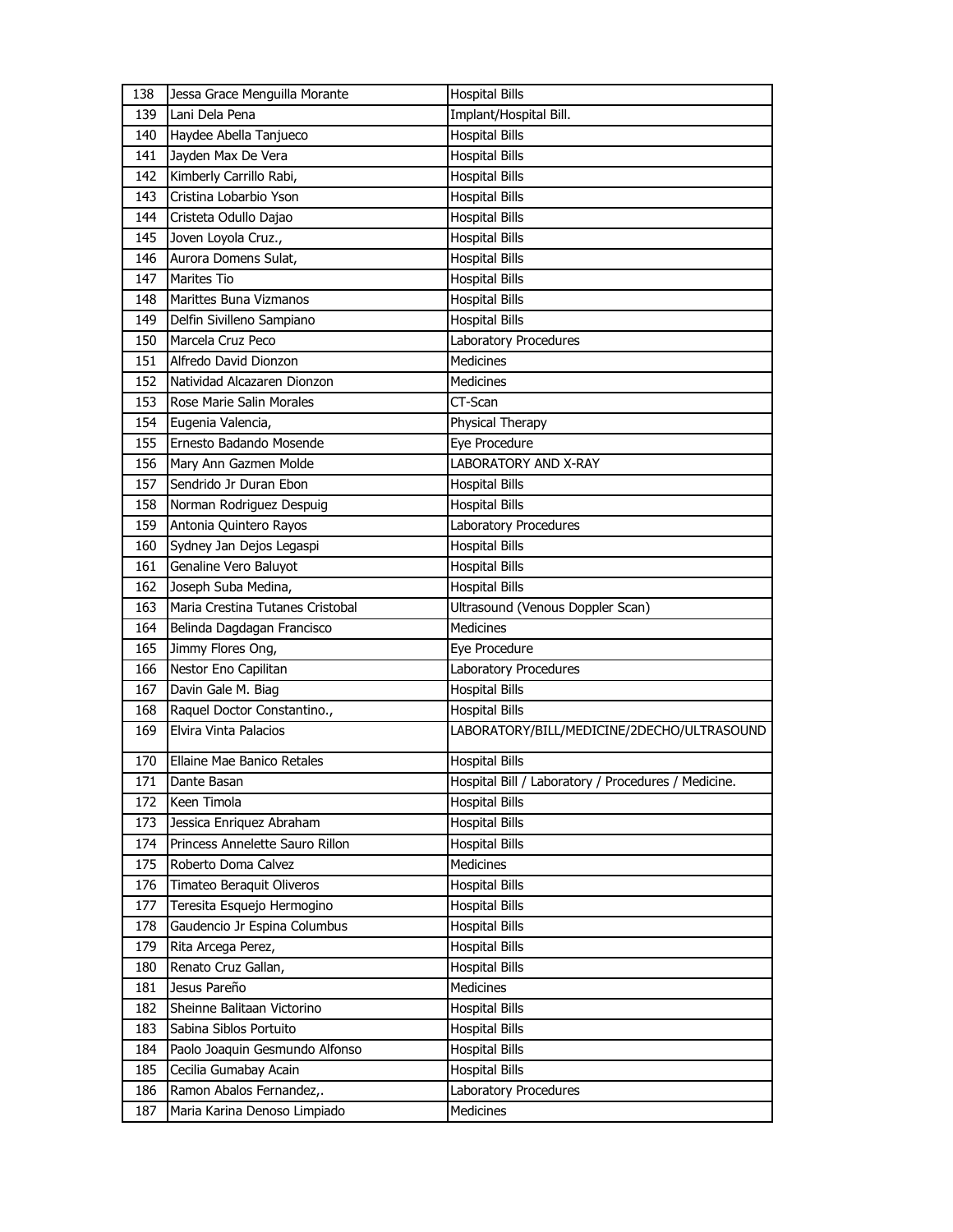| 188 | Denisa Mae Aurellano Rosco        | <b>Hospital Bills</b>                                  |
|-----|-----------------------------------|--------------------------------------------------------|
| 189 | Violeta Galot Yango               | Eye Procedure                                          |
| 190 | Ronald Talle Teves,               | CT-Scan                                                |
| 191 | Xylyn Tangog Herrera              | <b>Hospital Bills</b>                                  |
| 192 | Erick Sajise Escarilla            | <b>Medicines</b>                                       |
| 193 | Maria Cristy-rio Guererro Remorta | <b>Hospital Bills</b>                                  |
| 194 | Lilia Mandras Domingo,            | Laboratory Procedures                                  |
| 195 | Melchor Sapunto                   | <b>Bone Scan/Creatinine</b>                            |
| 196 | Hernando Abellano Macapinlac      | 2D Echo w/ Doppler / Ulrasound / Lab.                  |
| 197 | Regina Garcia Pascasio            | CT-Scan                                                |
| 198 | Marlon Villarma Cruzata           | <b>Hospital Bills</b>                                  |
| 199 | Nida Llanilo Jasarino             | <b>Hospital Bills</b>                                  |
| 200 | Arlene Alanton Ulayan             | <b>Hospital Bills</b>                                  |
| 201 | Darwin Nasayao Daquioag           | <b>Hospital Bills</b>                                  |
| 202 | Harold Doblas Pozon               | <b>Hospital Bills</b>                                  |
| 203 | Raenielle Shedri Cuizon Hipol     | Laboratory/Procedures/Medicines.                       |
| 204 | Jay Palaña Casundo                | <b>Hospital Bills</b>                                  |
| 205 | Luzviminda Aragones Buan          | Laboratory/Procedures/Medicines.                       |
| 206 | Lita De Guzman Fernandez          | Medicines                                              |
| 207 | Hayacinth Ogoc Lardillo           | 2 D echo.                                              |
| 208 | Jacqueline Fajardo Mercado        | <b>Medicines</b>                                       |
| 209 | Francisco Aquino David.,          | Laboratory Procedures                                  |
| 210 | Milagros Namuag                   | Chemotherapy & Medicines                               |
| 211 | Gerald Nidea Barbacena,           | <b>Medical Assistance</b>                              |
| 212 | Eddie Dacutanan Gabane            | <b>Hospital Bills</b>                                  |
| 213 | Julius Castillo Cabuhayan         | <b>LABORATORY AND X-RAY</b>                            |
| 214 | Jaime Llarena Marqueses           | Medicines                                              |
| 215 | Ma. Bernadette Ancheta Marqueses  | Laboratory Procedures                                  |
| 216 | Maria Karina Denoso Limpiado      | <b>Medicines</b>                                       |
| 217 | Myra Baltazar Panopio             | Laboratory Procedures                                  |
| 218 | Eleonor Ramos Astrera             | Laboratory Procedures                                  |
| 219 | Renito Duabe Celino               | <b>Hospital Bills</b>                                  |
| 220 | Angelita Arago Antazo             | Medicines                                              |
| 221 | Ma. Cristina Javier Taño,         | Ct-Scan and Laboratory                                 |
| 222 | Melanie Yalona Montoya            | Medicines                                              |
| 223 | Jelome Gamboa Marquez             | <b>Hospital Bills</b>                                  |
| 224 | Edelyn Tabigue Gosim              | Laboratory / Ultrasound / Check up                     |
| 225 | Arvin Ebreo Cortez.               | Physical therapy/Procedures.                           |
| 226 | Michael Amparado Tamayo           | Laboratory, Medicines, Xray, ECG, 2D echo              |
| 227 | Alice C. Thomas                   | CT-Scan                                                |
| 228 | Jesus Jr Delfin Fuentes,          | <b>Hospital Bills</b>                                  |
| 229 | Marcelo Nasarionda Siguenza       | <b>Hospital Bills</b>                                  |
| 230 | Santos Tuyor Vallente             | <b>Hospital Bills</b>                                  |
| 231 | Richard Vallestero Velasco,       | <b>Hospital Bills</b>                                  |
| 232 | Reynaldo S. Doronio               | Laboratory Procedures                                  |
| 233 | Augusto Dela Cruz Aglangit        | CT-Scan                                                |
| 234 | Onyok Dela Cruz Dalisay           | Laboratory Procedures                                  |
| 235 | Mariolito Pena                    | Hospital bills.                                        |
| 236 | Danilo Santos Dela Cruz           | Dialysis, Dialyzer, PD Solution, Procedures, Medicines |
|     |                                   | &<br>aboratory                                         |
|     |                                   |                                                        |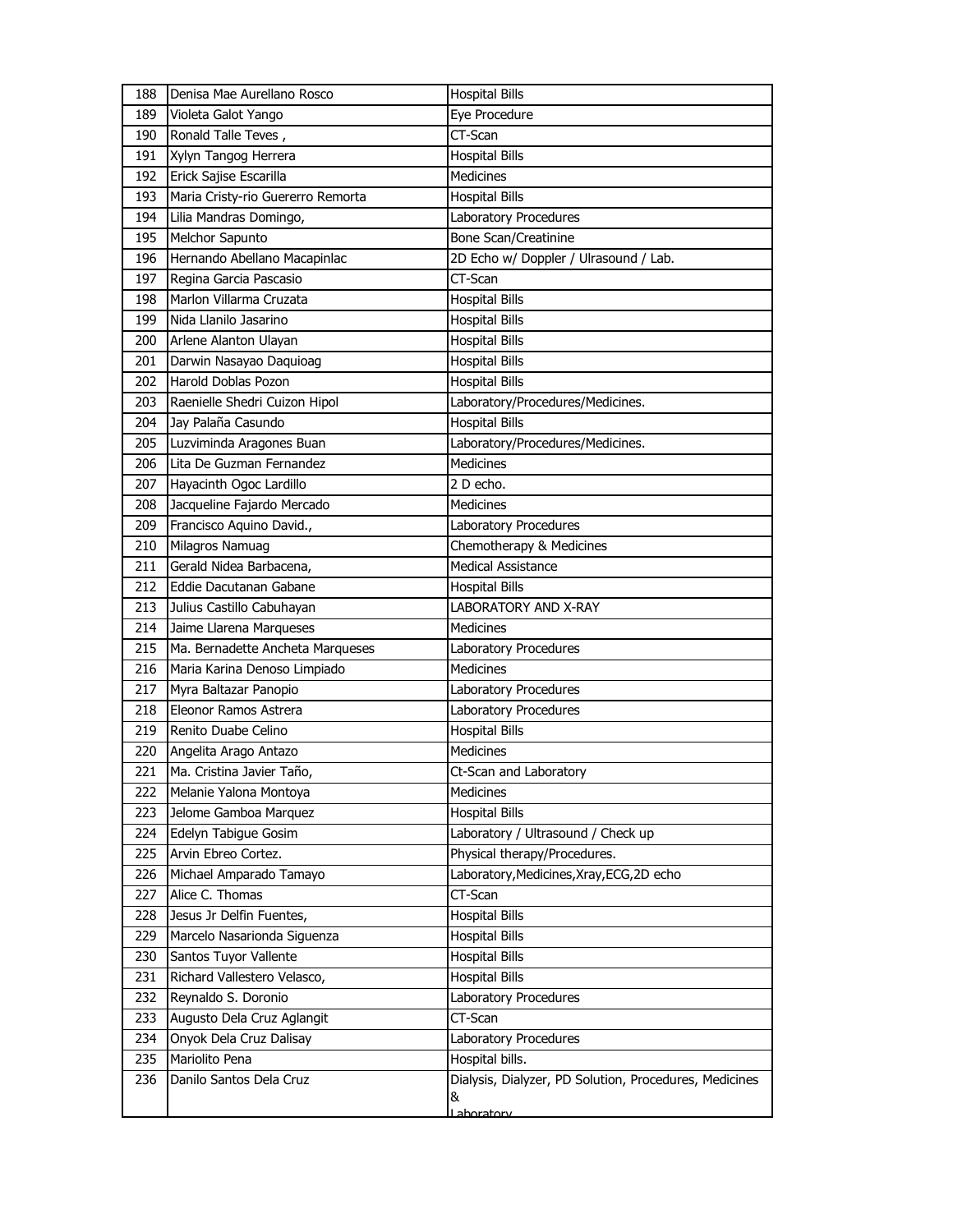| 237 | Mark Hallado Aquelo       | Dialysis, Dialyzer, PD Solution, Procedures, Medicines |
|-----|---------------------------|--------------------------------------------------------|
|     |                           | 8                                                      |
|     |                           | I ahoratory                                            |
| 238 | Maria Fe Milan Aguino     | Laboratory Procedures                                  |
| 239 | Wilfred Caliwara Talabong | Laboratory Procedures                                  |
| 240 | Evelyn Calizar Millet     | Medicines/Hospital Bill                                |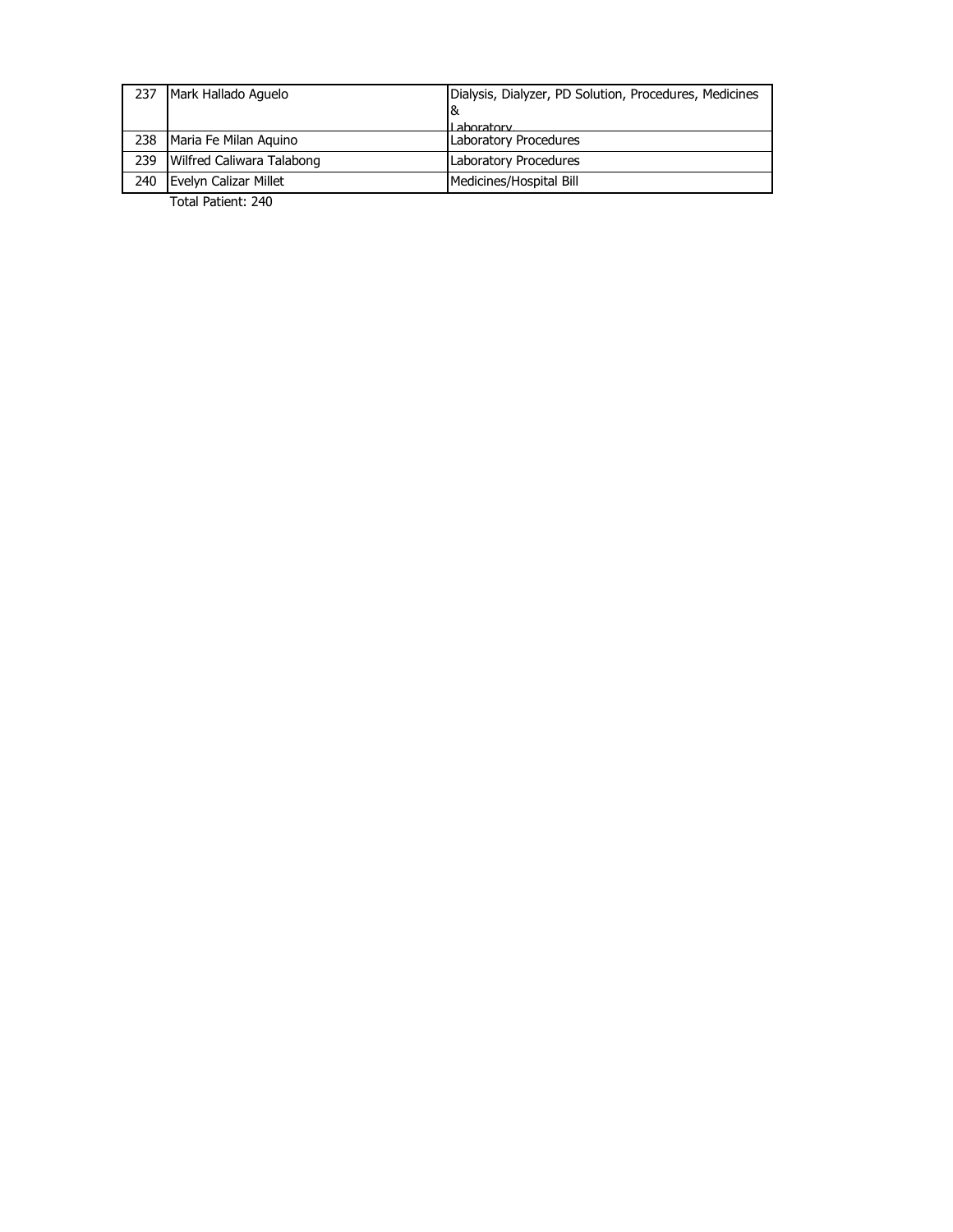

#### RIZAL MEDICAL CENTER

For the month of March year 2020

| No # | <b>Name of Patient</b>        | Assistance                                                       |
|------|-------------------------------|------------------------------------------------------------------|
| 1    | Rexon Baterna Revilleza       | Implant                                                          |
| 2    | Ma. Lourdes Jimenez Partolan  | <b>Medicines</b>                                                 |
| 3    | Lani Dela Pena                | Implat / Hospital Bill/ Medicines / Laboratory /<br>Procedure.   |
| 4    | Anita Tamayo                  | Laboratory Procedures                                            |
| 5    | Buenaventura Alfeche Repollo  | Hospital Bill / Laboratory / Procedures / Medicine.              |
| 6    | Rebecca Juliano               | Laboratory/Procedures/Medicines.                                 |
| 7    | Myrna Gualberto               | Hospital bills / Medicines.                                      |
| 8    | Arlene Tandoy Gabronino       | Implant                                                          |
| 9    | Salome De. Espinosa           | Hospital Bill / Laboratory / Procedures / Medicine.              |
| 10   | Novely Cajurao                | TSH IRMA, FREE T4 RIA.                                           |
| 11   | Zaldy C. Ancheta              | <b>Hospital Bills</b>                                            |
| 12   | Julieta F. Alvero             | Laboratory/Procedures/Medicines.                                 |
| 13   | Julieta Francisco Alvero      | Laboratory/Procedures/Medicines.                                 |
| 14   | Eric P. Dy Ico                | CHEMOTHRAPY/MEDICINE/LABORATORY.                                 |
| 15   | Prince Regor Ritaga Elias     | <b>Hospital Bills</b>                                            |
| 16   | Lani Dela Pena                | Implant / Hospital Bill / Laboratory / Procedure /<br>Medicines. |
| 17   | Heizza Rhiest San Juan Torres | <b>Hospital Bills</b>                                            |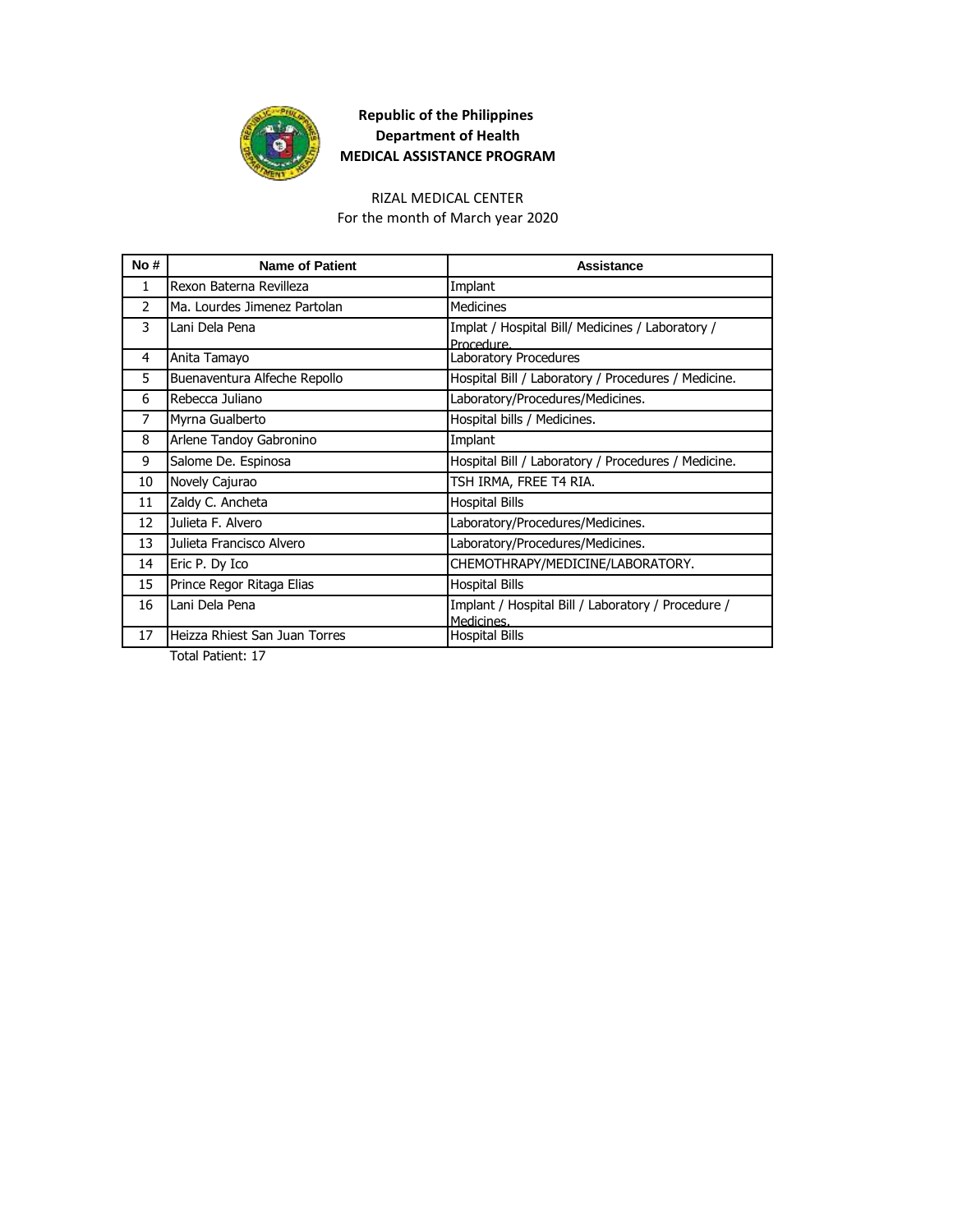

For the month of April year 2020 RIZAL MEDICAL CENTER

| No# | <b>Name of Patient</b> | Assistance      |
|-----|------------------------|-----------------|
|     | lPrimo Sara            | IHOSPITAL BILL. |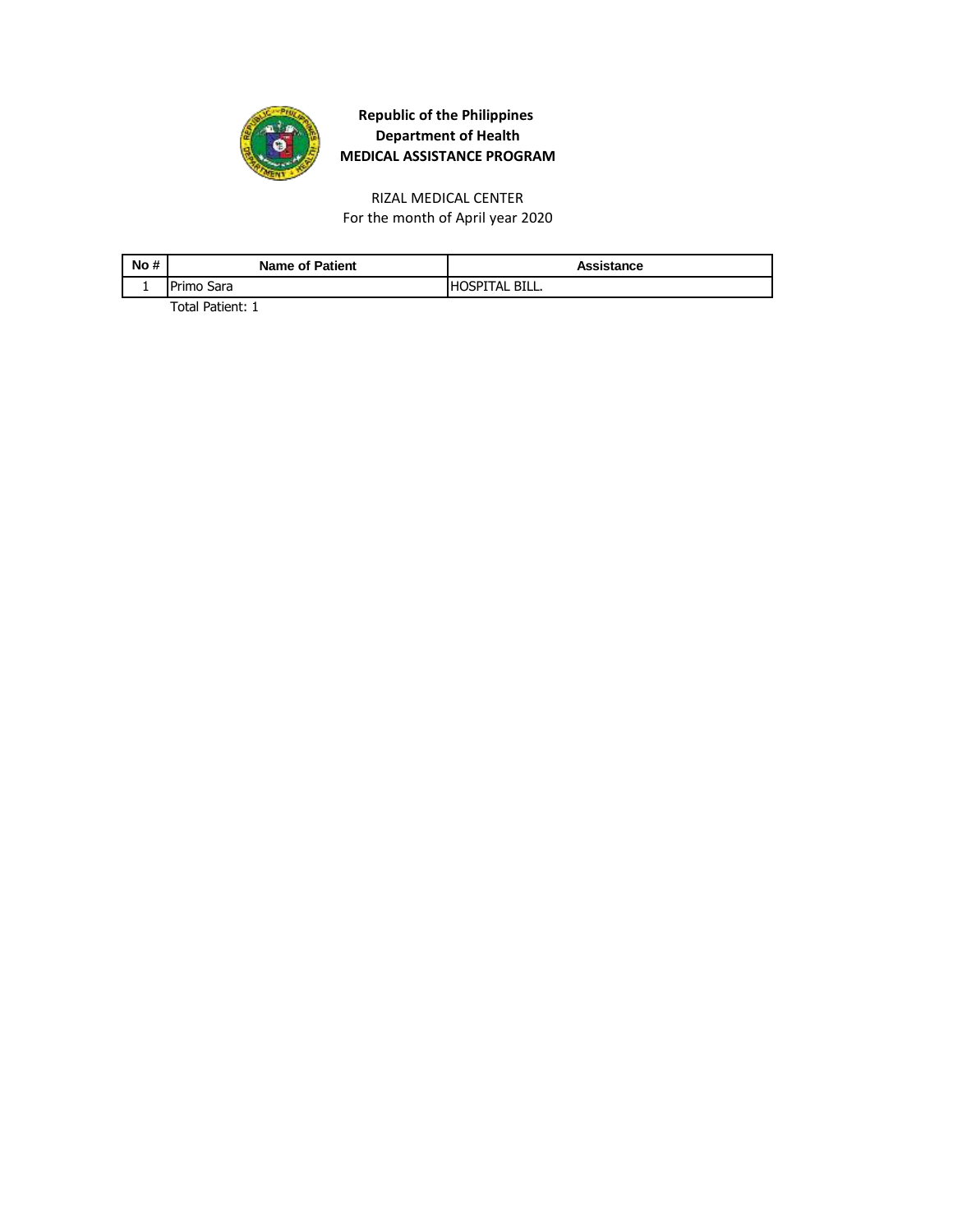

#### For the month of May year 2020 RIZAL MEDICAL CENTER

| No# | <b>Name of Patient</b>    | Assistance                                          |
|-----|---------------------------|-----------------------------------------------------|
|     | John Calvin Laus Closas   | MRI/CT Scan/Laboratory/Medicines.                   |
|     |                           | dialysis/chemotherapy/hospital                      |
|     | Khaiselyn Edoria          | bills/laboratory/procedures/diagnostic              |
|     |                           | procedures/medicines.                               |
|     | Jehanie Ayhiesha Secapuri | Dietary Supplement                                  |
|     |                           | Diagnostic & Lab. Procedures, Dialysis, Medicines & |
|     |                           | Hospital Bills.                                     |
| 4   | Mariel Vira Bautista      | Laboratory/Procedures/Medicines.                    |
|     | Adelaida Camilon          | Implant / Surgery.                                  |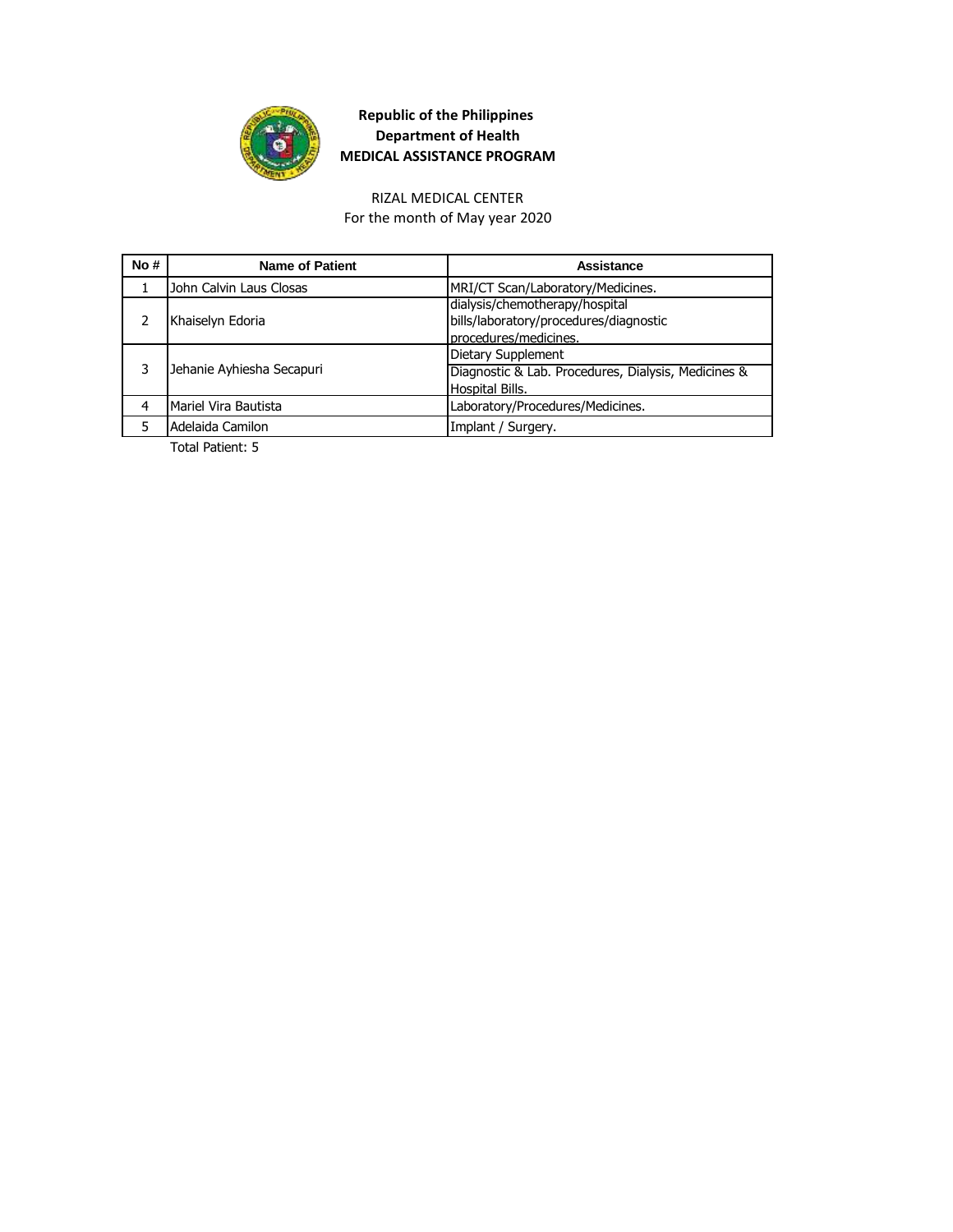

RIZAL MEDICAL CENTER For the month of June year 2020

| No#            | <b>Name of Patient</b>          | Assistance                                                                |
|----------------|---------------------------------|---------------------------------------------------------------------------|
|                | Ma. Luisa Sanvictores Francisco | Hospital Bill / Laboratory / Procedures / Medicine.                       |
| $\mathcal{P}$  | <b>Walter Napoles</b>           | CT SCAN/LABORATORY/MEDICINES                                              |
| 3              | Mary Jane R. Cambe              | Laboratory/Procedures/Medicines.                                          |
| 4              | Vicencia L. Dugue               | 3. Chemotherapy / Hospital Bill / Laboratory /<br>Procedures / Medicines. |
| 5              | Arlene L. Mohamed Jai           | Dialysis, Dialyzer, PD Solution, Procedures, Medicines<br>& Laboratory.   |
| 6              | Julieta Manzano                 | CHEMODRUGS/CHEMOTHERAPY/MEDICINES.                                        |
| $\overline{7}$ | Salvacion Torregoza Tumamak     | Hospital Bill / Laboratory / Procedures / Medicine.                       |
| 8              | Eliseo Diones Andaman           | Hospital Bill / Laboratory / Procedures / Medicine.                       |
| 9              | Ronald Flores Belen             | Diagnostic & Lab. Procedures, Dialysis, Medicines &<br>Hospital Bills.    |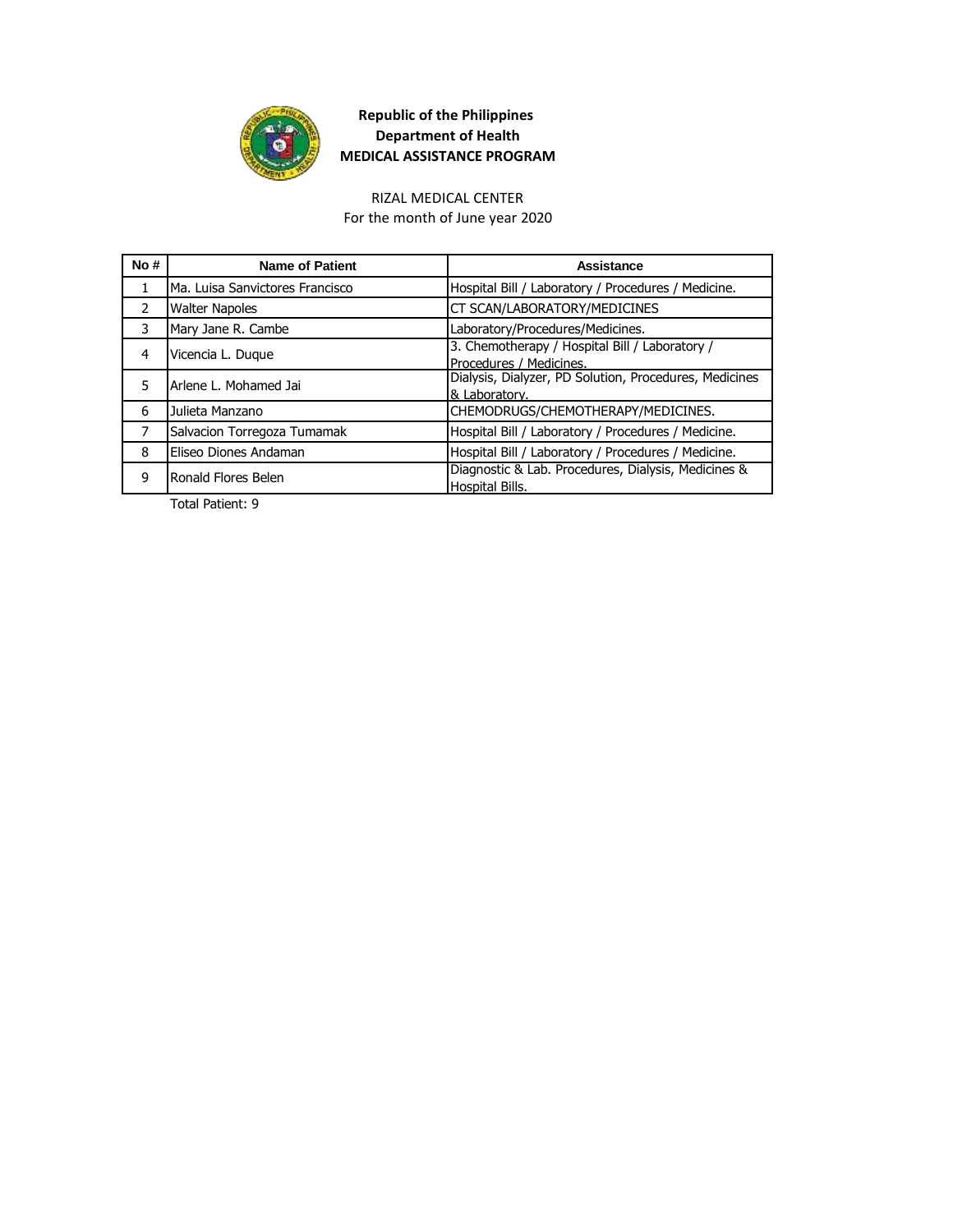

# RIZAL MEDICAL CENTER

For the month of July year 2020

| No#           | <b>Name of Patient</b>   | Assistance                                                              |
|---------------|--------------------------|-------------------------------------------------------------------------|
| 1             | Maria Theresa Mendoza    | Whole Abdominal CT-Scan with Contrast                                   |
| $\mathcal{L}$ | Vera Carillo             | Hospital Bill / Laboratory / Procedures / Medicine.                     |
| 3             | Arlene L. Mohamed Jai    | Dialysis, Dialyzer, PD Solution, Procedures, Medicines<br>& Laboratory. |
| 4             | Tyler Allastair A. Pick  | Dietary Supplement                                                      |
|               |                          | Hospital Bill / Laboratory / Procedures / Medicine.                     |
| 5             | Emerson D. Empleo        | Laboratory/Procedures/Medicines.                                        |
| 6             | Von Jabez Raymundo Tibio | Hospital Bill / Laboratory / Procedures / Medicine.                     |
| 7             | Emerson D. Empleo        | Hospital Bill / Laboratory / Procedures / Medicine.                     |
| 8             | Andy Israel              | <b>Medicines</b>                                                        |
| 9             | Lani Dela Pena           | <b>Medicines</b>                                                        |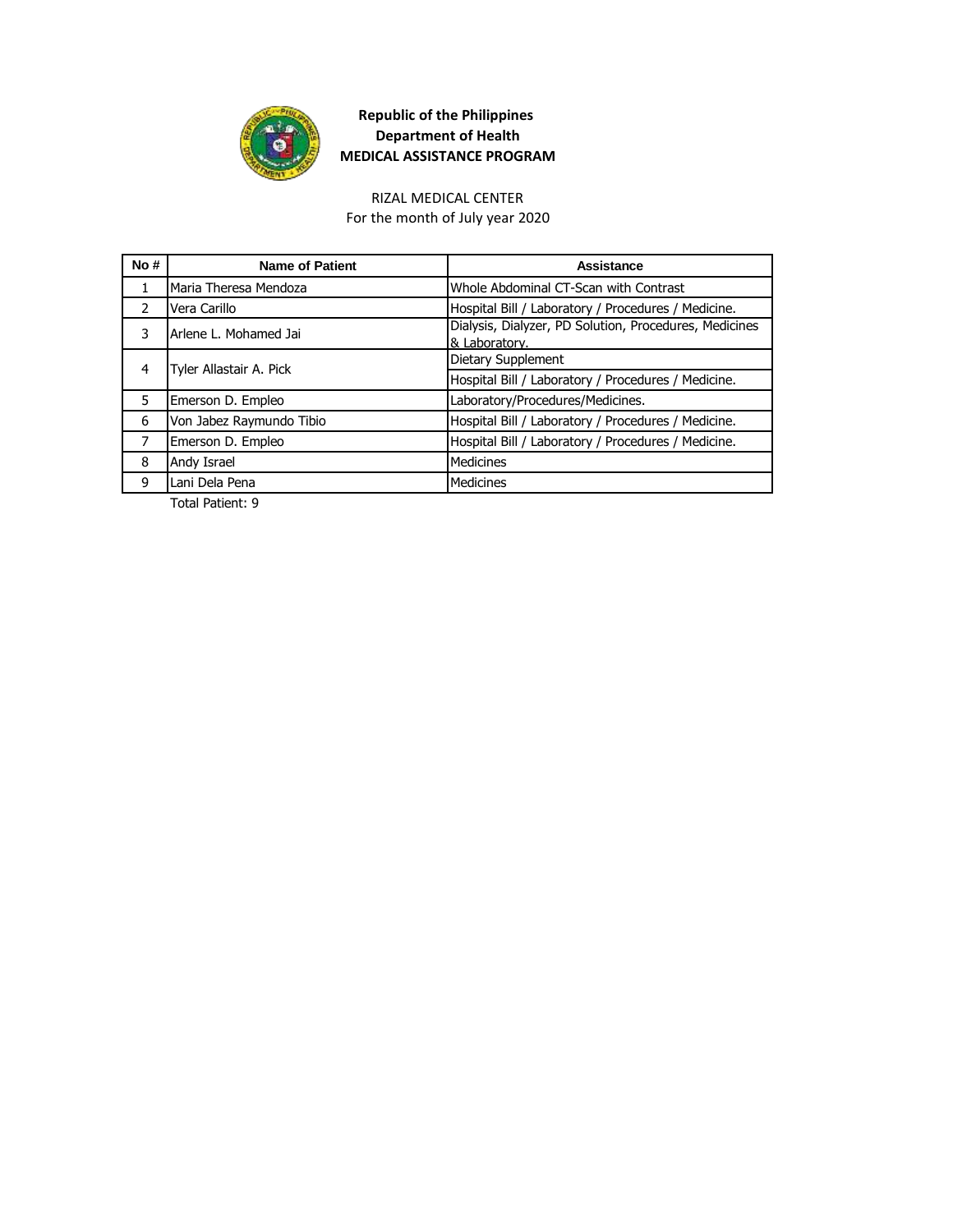

#### RIZAL MEDICAL CENTER

For the month of August year 2020

| No#            | <b>Name of Patient</b>    | Assistance                                                              |
|----------------|---------------------------|-------------------------------------------------------------------------|
| 1              | Zarina Trapago Espina     | Hospital Bill / Laboratory / Procedures / Medicine.                     |
| $\mathcal{P}$  | Lorencia D. Miranda       | Dialysis, Dialyzer, PD Solution, Procedures, Medicines<br>& Laboratory. |
| 3              | Kerwin Zamora Pangan      | Hospital bills / Medicines.                                             |
| 4              | Von Jabez Raymundo Tibio  | Hospital bills / Medicines.                                             |
| 5              | Antonina L. Binayug       | 2. Dialysis/Dialyzer/Medicines/Laboratory/Hospital Bill.                |
| 6              | Von Jabez Raymundo Tibio  | Diagnostic & Lab. Procedures, Dialysis, Medicines &<br>Hospital Bills.  |
| $\overline{7}$ | Enrique Macalla           | Laboratory/Procedures/Medicines.                                        |
| 8              | Von Jabez Raymundo Tibio  | Diagnostic & Lab. Procedures, Dialysis, Medicines &<br>Hospital Bills.  |
| 9              | Von Jabez Raymundo Tibio  | Hospital bills / Medicines.                                             |
| 10             | Asuncion Regalado Recarro | Medicine/Dietary/Laboratory/Ct-Scan/MRI                                 |
| 11             | Jenelou Precilda Sebucido | <b>Hospital Bills</b>                                                   |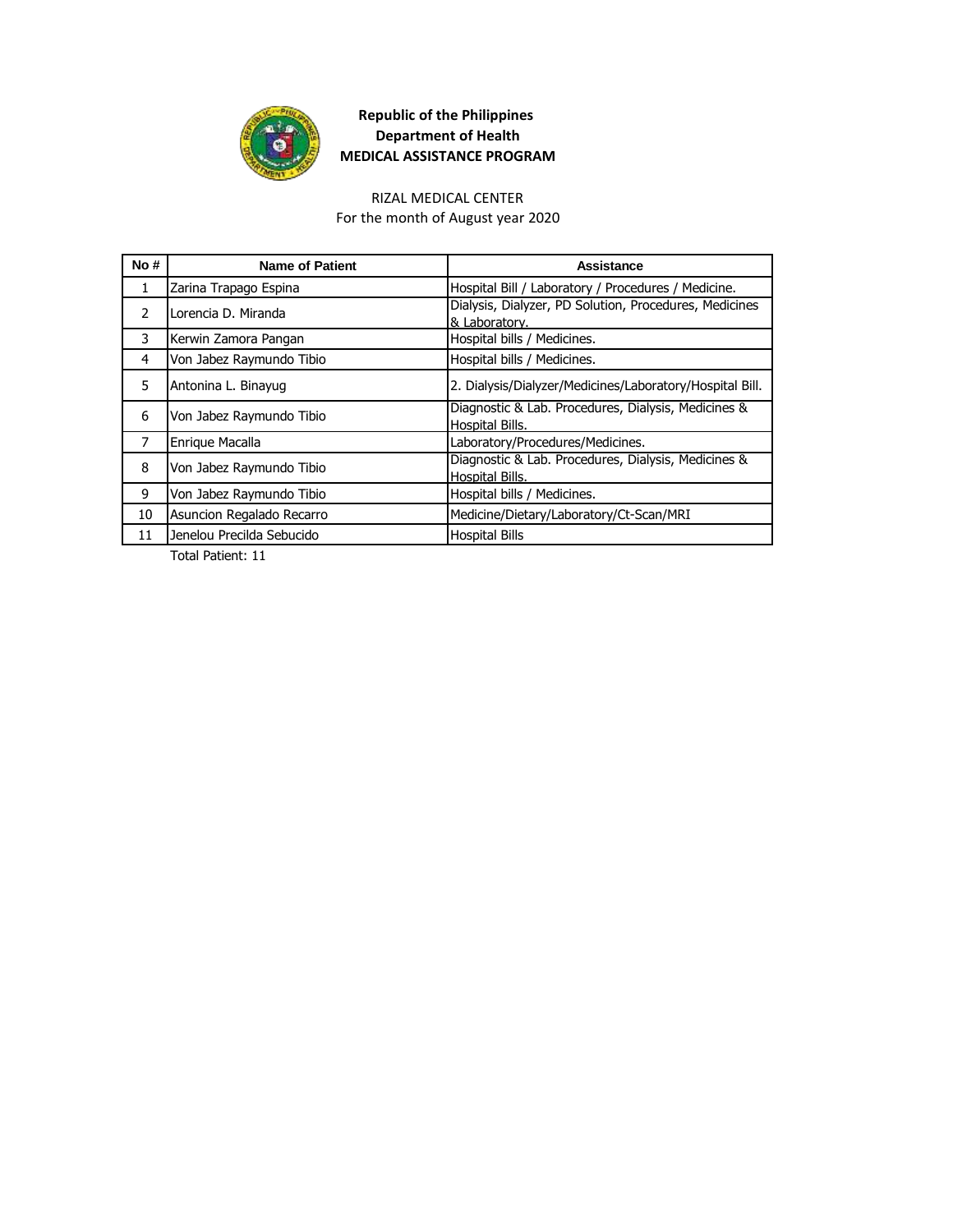

#### RIZAL MEDICAL CENTER

For the month of September year 2020

| No#            | <b>Name of Patient</b>                                    | <b>Assistance</b>                               |
|----------------|-----------------------------------------------------------|-------------------------------------------------|
| 1              | Antonina L. Binayug                                       | Hospital bills.                                 |
| $\overline{2}$ | Lydia Badong                                              | Laboratory/Procedures/Medicines.                |
| 3              | Mellie Maras Rustria                                      | 3. Chemotherapy / Hospital Bill / Laboratory /  |
| 4              | <b>Ibelle Catche</b>                                      | Procedures / Medicines.<br>Medicines            |
| 5              | Rhea Samillano Benoy                                      | <b>Hospital Bills</b>                           |
| 6              | Marvin Silverio Palomo                                    | <b>Hospital Bills</b>                           |
| 7              | Eliezer Maligaya Aala                                     | <b>Hospital Bills</b>                           |
| 8              | Cliff Sandrex Benitez Soto                                | <b>Hospital Bills</b>                           |
| 9              | Miguel D. Zeta.                                           | <b>Hospital Bills</b>                           |
| 10             | Rolando Junio Palomeras,                                  | <b>Hospital Bills</b>                           |
| 11             | Celmo Oniana Iballa                                       | <b>Hospital Bills</b>                           |
| 12             | Alejandro Nava Llacer                                     | <b>Hospital Bills</b>                           |
| 13             | Dante Chavez Bergonia                                     | Laboratory Procedures                           |
| 14             | Priscila Martinez Naval                                   | eye check up, Medicine, ultrasound, laboratory  |
| 15             | Cayetano Bote Erram                                       | Eye Procedure                                   |
| 16             | Leonida Jacla                                             | CT-SCAN WITH CONTRAST / LABORATORY              |
| 17             |                                                           | PROCEDURES.                                     |
|                | Felesio Sebellena Madula<br>Loida Cabuhat Jose            | <b>Hospital Bills</b>                           |
| 18<br>19       |                                                           | Laboratory Procedures.<br><b>Hospital Bills</b> |
| 20             | Lea Genova Gorospe                                        |                                                 |
| 21             | Jeal Troque Falconete<br>Alyssa Jane Mendieta Mangalindan | Laboratory Procedures<br><b>Hospital Bills</b>  |
| 22             | Ma. Victoria Pagsuyuin                                    | <b>Medicines</b>                                |
| 23             | Renel Natividad Aois                                      | <b>Hospital Bills</b>                           |
| 24             | Junjie Andan Diringan                                     | <b>Hospital Bills</b>                           |
| 25             | Peter Sitjar Sombilon                                     | <b>Hospital Bills</b>                           |
| 26             | Froiland Buenaventura Ang                                 | Laboratory Procedures                           |
| 27             | Jena H. Donguines                                         | Dialysis/Medicine.                              |
| 28             | Jolius Barcial Sallao                                     | <b>Hospital Bills</b>                           |
| 29             | Siegurd Yuri Ayque Delos Reyes                            | <b>Hospital Bills</b>                           |
| 30             | Dean Cabana Hankins                                       | <b>Hospital Bills</b>                           |
| 31             | Jacob Brylle Bernabe Asuncion                             | <b>Hospital Bills</b>                           |
| 32             | Junifer Dela Cruz                                         | <b>Hospital Bills</b>                           |
| 33             | Eduardo Caddarao Guevarra                                 | <b>Hospital Bills</b>                           |
| 34             | Alexander Monila Sabile,                                  | <b>Hospital Bills</b>                           |
| 35             | Eduardo Mesperos Gamoza                                   | <b>Hospital Bills</b>                           |
| 36             | Regina Rillo Laco                                         | <b>Hospital Bills</b>                           |
| 37             | Rosemarie Mahait Macaranas                                | <b>Hospital Bills</b>                           |
| 38             | Kerwin Zamora Pangan                                      | <b>Hospital Bills</b>                           |
| 39             | Minerva Casiano Reyes,                                    | <b>Hospital Bills</b>                           |
| 40             | Nicolasito Barrientos Batugal                             | <b>Hospital Bills</b>                           |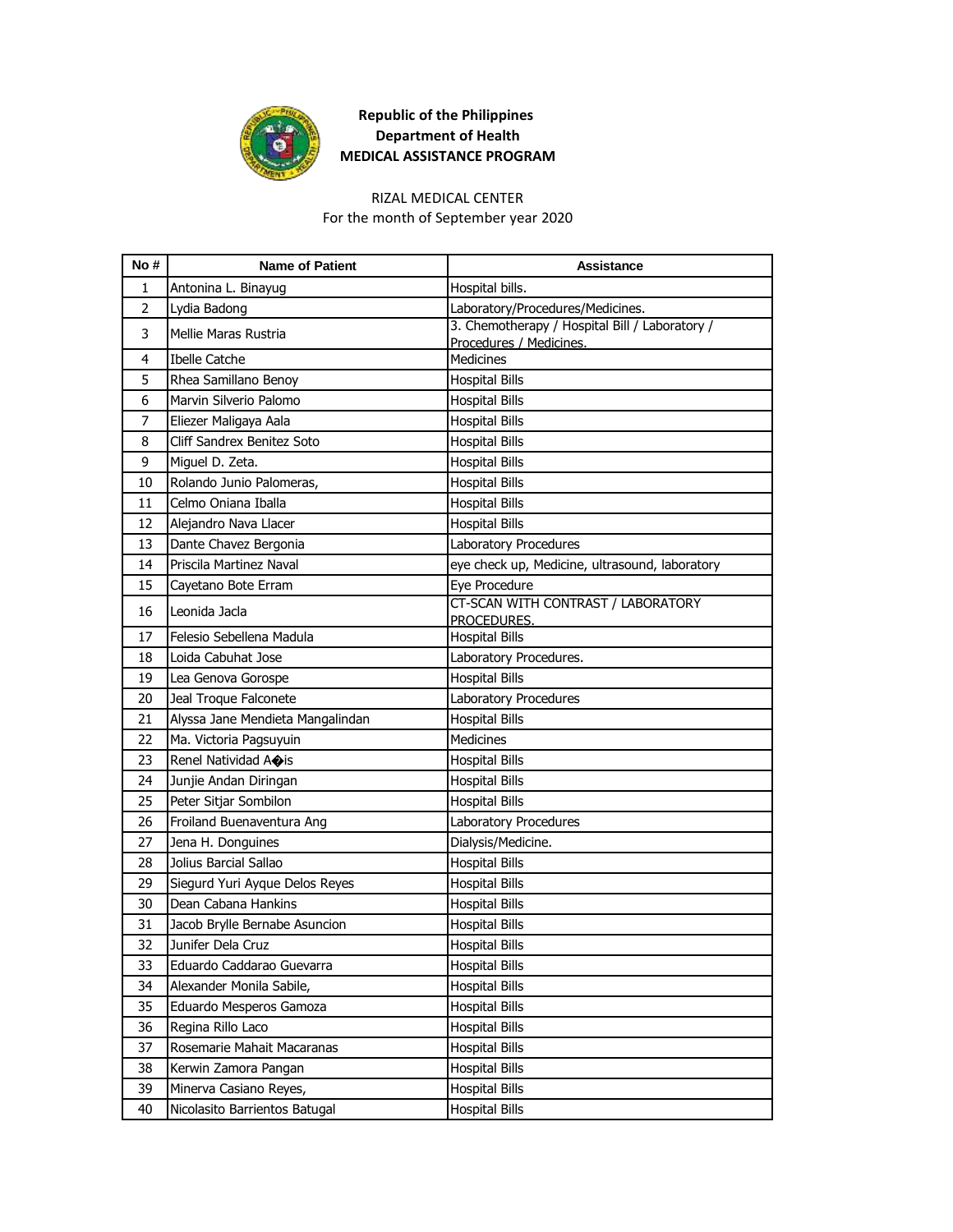| 41 | Alfredo Aujero Pastolero       | CT-Scan.                                                               |
|----|--------------------------------|------------------------------------------------------------------------|
| 42 | Jean Lorong Cortez,            | <b>Hospital Bills</b>                                                  |
| 43 | Araceli Caunan Arriola         | <b>Hospital Bills</b>                                                  |
| 44 | Rihanna Talangan Ramonel       | <b>Hospital Bills</b>                                                  |
| 45 | Milagros Ancuna Saporno        | <b>Hospital Bills</b>                                                  |
| 46 | Maria Teresa Lavarias Magdato  | <b>Hospital Bills</b>                                                  |
| 47 | Rowena Velasco Tagle           | <b>Hospital Bills</b>                                                  |
| 48 | Darren Arambulo Libramonte     | <b>Hospital Bills</b>                                                  |
| 49 | Renato Asis Raviz              | <b>Hospital Bills</b>                                                  |
| 50 | Nancy Cobero Cortes            | <b>Hospital Bills</b>                                                  |
| 51 | Jhar Jay Saflor Castaoeda      | <b>Hospital Bills</b>                                                  |
| 52 | Ivanhoe Magno                  | Chemotherapy & Medicines                                               |
| 53 | Nilda Enero Sapinoso           | Laboratory Procedures                                                  |
| 54 | Jena H. Donguines              | Chemotherapy & Medicines                                               |
| 55 | Joel Dela Cruz Cuasay          | CT-Scan                                                                |
| 56 | Maricris C. Gamboa             | Hospital Bill / Laboratory / Procedures / Medicine.                    |
| 57 | Rossana Guaza Petallo          | CT-Scan                                                                |
| 58 | Michael Ferrer Medina.         | <b>Hospital Bills</b>                                                  |
| 59 | Jessie Jampas Jr.              | <b>Hospital Bills</b>                                                  |
| 60 | Carla Camino Cuerdo            | Laboratory Procedure / CT-Scan                                         |
| 61 | Eduardo Artes Alzona           | <b>Hospital Bills</b>                                                  |
| 62 | Charles David Saligan          | Chemotherapy & Medicines                                               |
| 63 | Maricris C. Gamboa             | Hospital Bill / Laboratory / Procedures / Medicine.                    |
| 64 | Mellie Maras Rustria           | Diagnostic & Lab. Procedures, Dialysis, Medicines &<br>Hospital Bills. |
| 65 | Restituto Doydora Jotojot      | CT-Scan                                                                |
| 66 | Ma. Luisa Perpetua Hernandez   | Laboratory Procedures                                                  |
| 67 | Rosanna Fonsica Perez,         | Laboratory Procedure / CT-Scan                                         |
| 68 | Evangelyn Cavite Praxides      | Laboratory Procedures                                                  |
| 69 | Vera Carillo                   | Medicines                                                              |
| 70 | Mylene Macapinlac Mimay        | Laboratory Procedures                                                  |
| 71 | Amelia Reyes De Borja          | <b>Hospital Bills</b>                                                  |
| 72 | Joseph Abonacion Perez.,       | Medicines                                                              |
| 73 | Novelyn Concepcion Maoosca     | <b>Hospital Bills</b>                                                  |
| 74 | Lolita C. Mallari              | Hospital Bill / Laboratory / Procedures / Medicine.                    |
|    |                                | Dietary Supplement                                                     |
| 75 | Jose A. Conchada               | Hemodialysis/Medicines/Lab. Procedures.                                |
| 76 | Ofelia Buenaventura Tolentino, | CT-Scan                                                                |
| 77 | Lyndon T. Urbano               | Hospital Bill / Laboratory / Procedures / Medicine.                    |
| 78 | Tyler Allastair A. Pick        | Chemoheraphy/Hospital Bills.                                           |
| 79 | Evelyn Castor Hernando,        | CT-Scan                                                                |
| 80 | Marilyn Gallego Bien           | <b>Hospital Bills</b>                                                  |
| 81 | Arnel Cepeda Nantes            | Ct Scan with Contrast.                                                 |
| 82 | Rancel Flores Alea             | Eye Procedure                                                          |
| 83 | Joel Cajade Asperilla          | Chemotherapy & Medicines                                               |
| 84 | Mario Ramos Mendoza,           | <b>Hospital Bills</b>                                                  |
| 85 | Reymark Raut Balaba            | <b>Hospital Bills</b>                                                  |
| 86 | Joniel Vasquez                 | <b>Hospital Bills</b>                                                  |
| 87 | Mia Moyag                      | <b>Hospital Bills</b>                                                  |
| 88 | Eliezer Maligaya Aala          | <b>Hospital Bills</b>                                                  |
| 89 | Rhianne Normor                 | <b>Hospital Bills</b>                                                  |
|    |                                |                                                                        |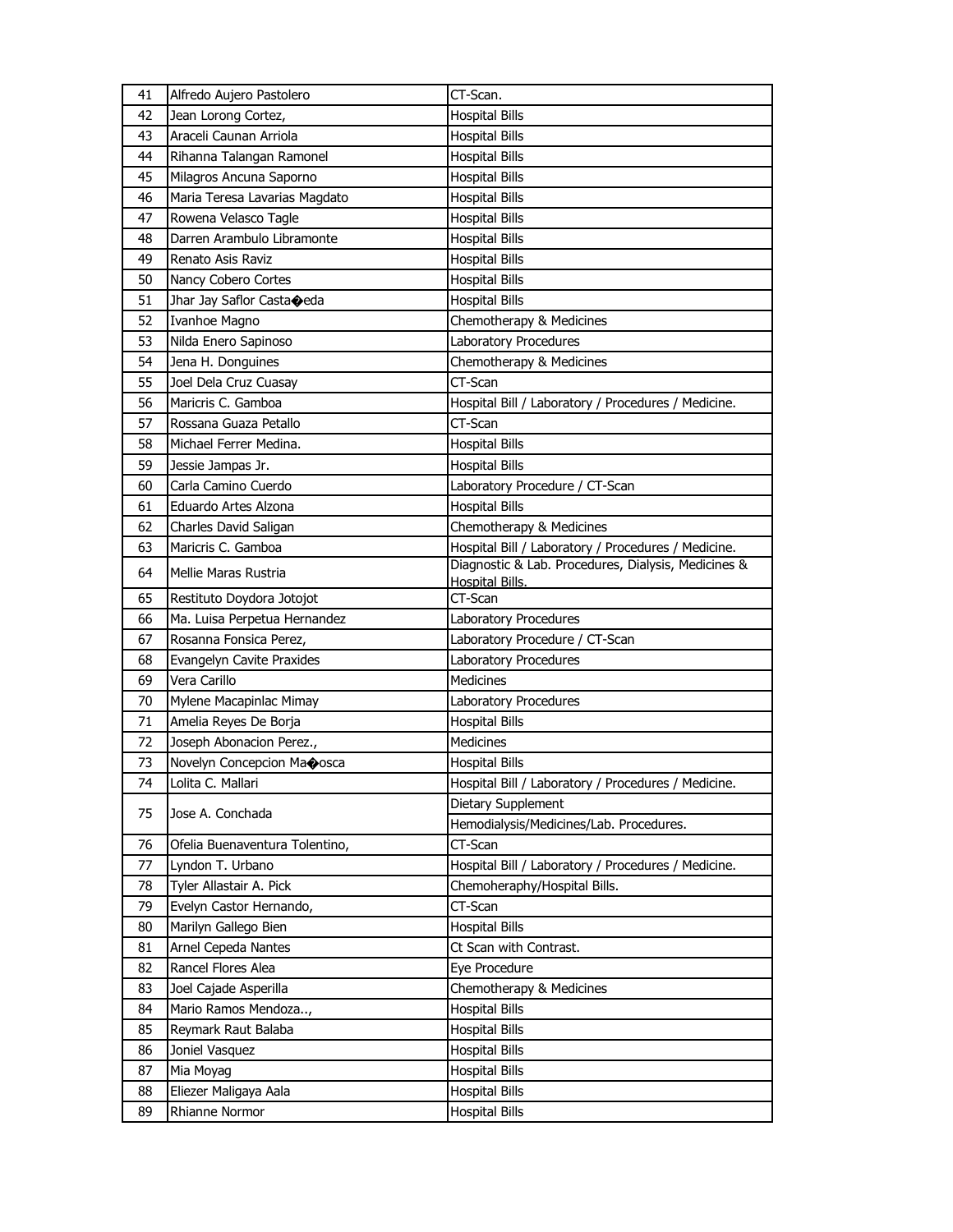| 90  | Leila Dujali Riomalos        | Laboratory Procedures                                                  |
|-----|------------------------------|------------------------------------------------------------------------|
| 91  | Ronald Taule Teves,          | CT-Scan                                                                |
| 92  | Rodoro Jr Marioas Fadriquela | <b>Hospital Bills</b>                                                  |
| 93  | Ellanet Garrido Quiroben     | <b>Hospital Bills</b>                                                  |
| 94  | Sky Gabriel Bautista         | <b>Hospital Bills</b>                                                  |
| 95  | Elijah Joaquin Viajedor      | <b>Hospital Bills</b>                                                  |
| 96  | Dolores Dela Paz Guarnes     | <b>Hospital Bills</b>                                                  |
| 97  | Juanita San Jose Castro      | <b>Hospital Bills</b>                                                  |
| 98  | Honeylie Caballo Barnayha    | <b>Hospital Bills</b>                                                  |
| 99  | Jade Yago Parragua           | <b>Hospital Bills</b>                                                  |
| 100 | Shaira Jo Maclid Del Rosario | <b>Hospital Bills</b>                                                  |
| 101 | Rodrigo Carmen Tiu           | <b>Hospital Bills</b>                                                  |
| 102 | Jhed Anthony B. Montaos      | <b>Hospital Bills</b>                                                  |
| 103 | Henry Canapit Federizo       | <b>Hospital Bills</b>                                                  |
| 104 | Ronwaldo Gamboa Reyes,       | <b>Hospital Bills</b>                                                  |
| 105 | Bryan De Jesus Ranes         | <b>Hospital Bills</b>                                                  |
| 106 | Joana Carla Saber Mantana    | <b>Hospital Bills</b>                                                  |
| 107 | Ryan Christopher D. Alde     | Diagnostic & Lab. Procedures, Dialysis, Medicines &<br>Hospital Bills. |
| 108 | Lyndon T. Urbano             | Hospital Bill / Laboratory / Procedures / Medicine.                    |
| 109 | Lilian Y. Rillon             | Hospital Bill / Laboratory / Procedures / Medicine.                    |
|     |                              |                                                                        |
| 110 | Jose A. Conchada             | 2. Dialysis/Dialyzer/Medicines/Laboratory/Hospital Bill.               |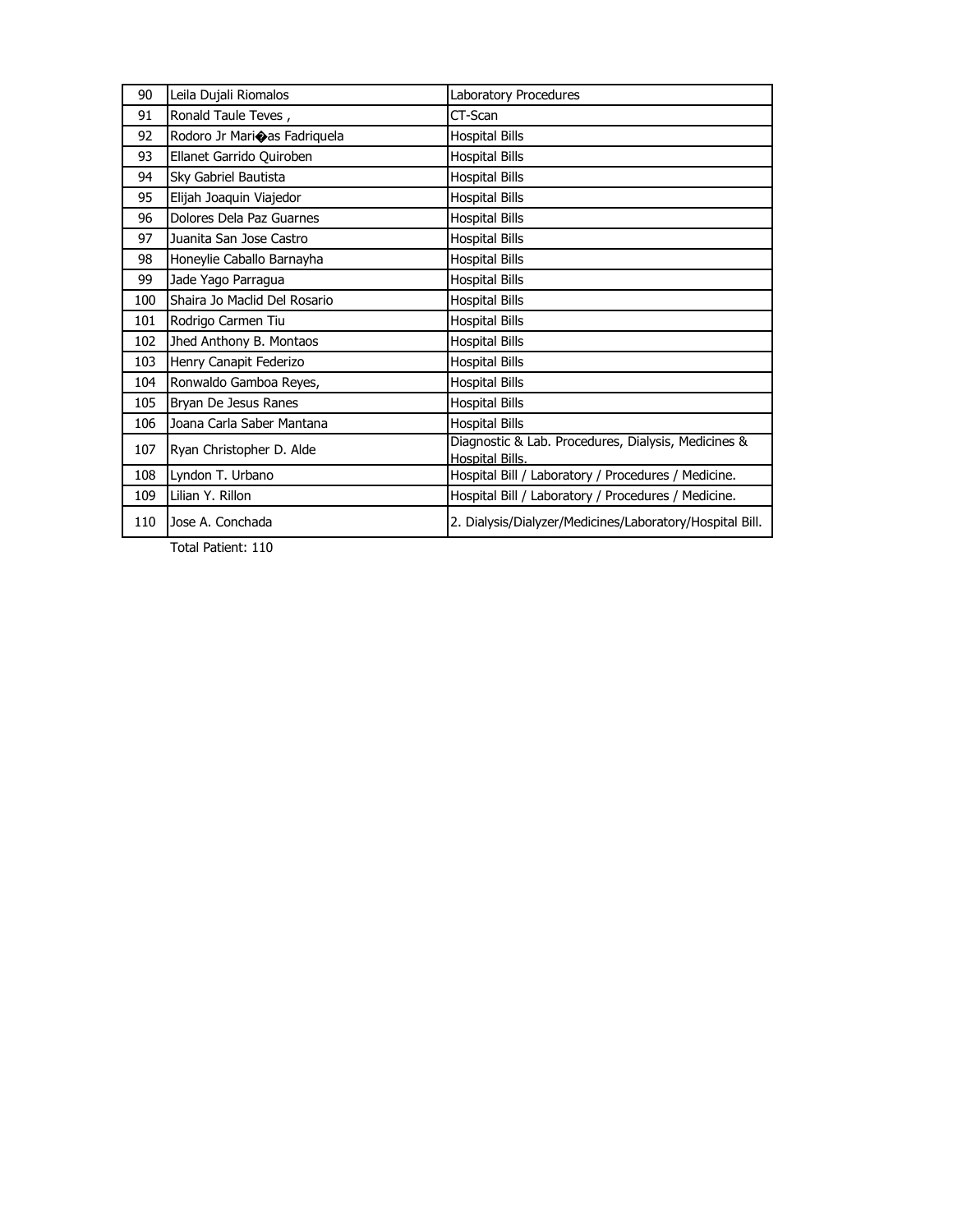

#### RIZAL MEDICAL CENTER

For the month of October year 2020

| No#            | <b>Name of Patient</b>          | <b>Assistance</b>                                                                  |
|----------------|---------------------------------|------------------------------------------------------------------------------------|
| 1              | Ma. Theresa San Isidro Umali    | Ct Scan with Contrast.                                                             |
| $\overline{2}$ | Marites Bordallo Ramos,         | <b>Hospital Bills</b>                                                              |
| 3              | Dorina Acera Delute             | WHOLE ABDOMINAL CT-SCAN                                                            |
| $\overline{4}$ | Ruchelle Condes Delit           | <b>Hospital Bills</b>                                                              |
| 5              | Jose Alfero Dawat Austria       | <b>Hospital Bills</b>                                                              |
| 6              | Gomer Aragon Olimba             | CT-Scan                                                                            |
| $\overline{7}$ | Reynaldo Bauzon Bartolo,        | <b>Hospital Bills</b>                                                              |
| 8              | Benjie Jr Dela Pe�a Napa        | <b>Hospital Bills</b>                                                              |
| 9              | Mia Amara Dalagunan             | <b>Hospital Bills</b>                                                              |
| 10             | Mary Ann Monteagudo Peciller    | <b>Hospital Bills</b>                                                              |
| 11             | Myrna T. Marin                  | 2 D echo.                                                                          |
| 12             | Arsenio Mallen Alonzo,          | <b>Medicines</b>                                                                   |
| 13             | Luzviminda Florendo Banasing    | Laboratory Procedures                                                              |
| 14             | Rebecca A Labasbas              | chemotherapy/hospitalbill/laboratoryprocedure/medicin                              |
|                |                                 | e                                                                                  |
| 15             | Pepito Estrada De Vera          | Hospital Bill / Laboratory / Procedures / Medicine.                                |
| 16             | Jose A. Conchada                | Medicines                                                                          |
| 17             | Jena H. Donguines               | Chemotherapy & Medicines<br>Dialysis, Dialyzer, PD Solution, Procedures, Medicines |
| 18             | Jose A. Conchada                | & Laboratory.                                                                      |
| 19             | Charles David Macapagal Saligan | Chemotherapy & Medicines                                                           |
|                |                                 | Dietary Supplement                                                                 |
| 20             | Laica Martinez Balagot          | Hospital bills.                                                                    |
| 21             | Ricardo Cayetano Halili         | <b>Medicines</b>                                                                   |
| 22             | Rufina Lingatong                | <b>Medicines</b>                                                                   |
| 23             | Cazandra Navarette Tesio        | <b>Hospital Bills</b>                                                              |
| 24             | Fernando Hiloma Lacaba          | CT-Scan                                                                            |
| 25             | Nelia Y. Suana                  | CT-Scan                                                                            |
| 26             | Keenan Enriquez Pallasigui      | <b>Hospital Bills</b>                                                              |
| 27             | John Jacob Sabangan Cansilao    | <b>Hospital Bills</b>                                                              |
| 28             | Alexandro Lozada                | <b>Hospital Bills</b>                                                              |
| 29             | Martin Escriba Amor,            | <b>Hospital Bills</b>                                                              |
| 30             | Angelyn De Vicente Prado        | <b>Hospital Bills</b>                                                              |
| 31             | Fernando Jr Mina Allas          | <b>Hospital Bills</b>                                                              |
| 32             | Nida Dela Cruz Vincoy           | <b>Hospital Bills</b>                                                              |
| 33             | Nashkhaira Alliya Musa Nassal   | Hospital Bills                                                                     |
| 34             | Maricris Lopez Lonzane          | <b>Hospital Bills</b>                                                              |
| 35             | Victor Teriapel Arandia,        | Hospital Bills                                                                     |
| 36             | Madelyn Masamoc Bidong          | 2 D echo.                                                                          |
| 37             | Charles David Macapagal Saligan | <b>Hospital Bills</b>                                                              |
| 38             | Dominador Ramos Soria,          | <b>Hospital Bills</b>                                                              |
| 39             | Elena Arellano Macuana          | Laboratory Procedures                                                              |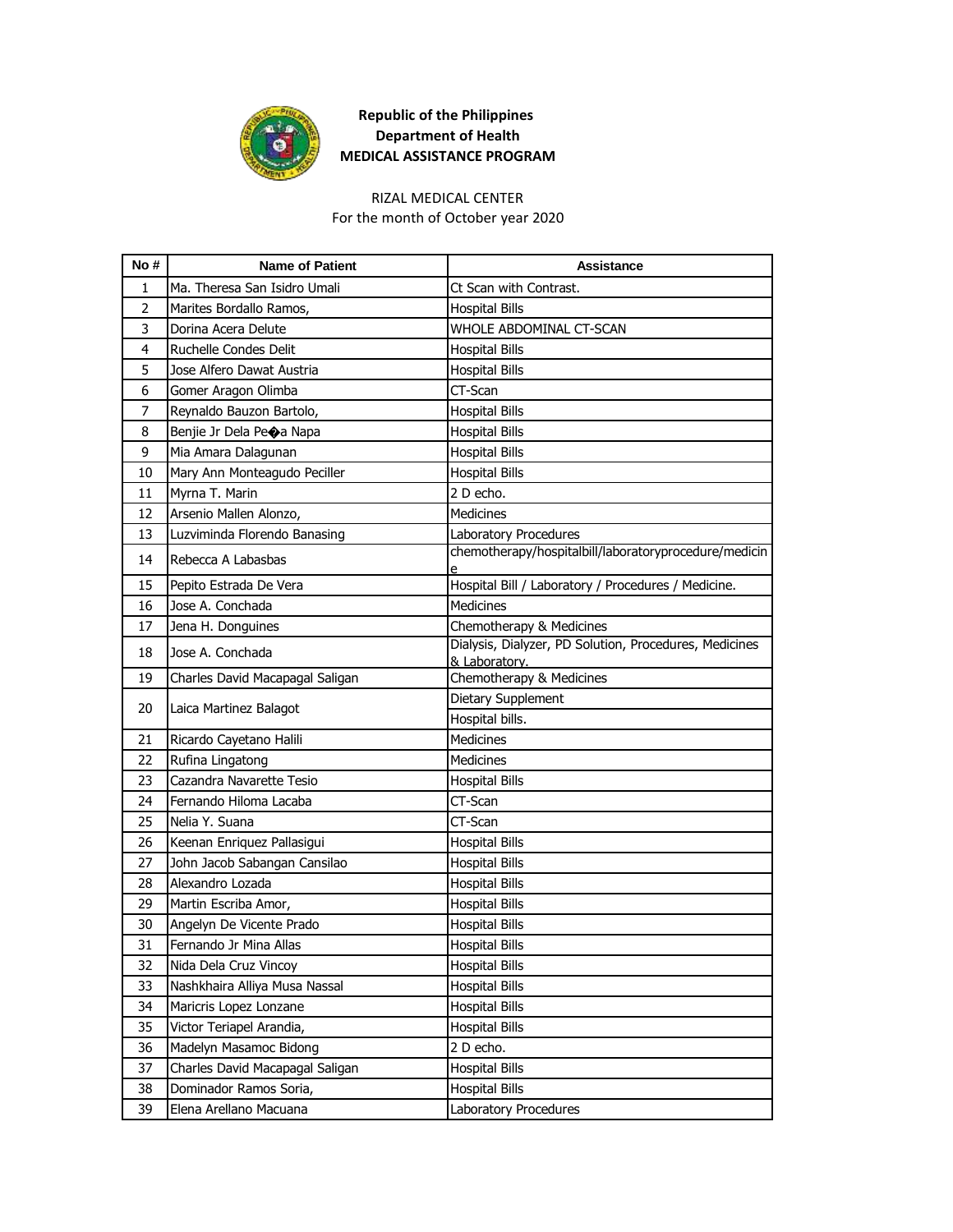| 40 | Liezel Canopin Ladaoo             | Laboratory / Procedures.                            |
|----|-----------------------------------|-----------------------------------------------------|
| 41 | Nilo De Rojo Bartolome,           | Eye Procedure                                       |
| 42 | Josephine Cenita Elefan           | Eye Procedure                                       |
| 43 | Justine Surell Sanchez,           | <b>Hospital Bills</b>                               |
| 44 | Joy Dagum Ramos                   | Chemotherapy & Medicines                            |
| 45 | Zarina Trapago Espina             | <b>Medicines</b>                                    |
| 46 | Rebecca A Labasbas                | CHEMOTHRAPY/MEDICINE/LABORATORY.                    |
| 47 | Marianito Salamida Decena         | Laboratory Procedures                               |
| 48 | Leopoldo Guilliarte               | Medicines                                           |
| 49 | Jerome Taligatos Amate            | <b>Hospital Bills</b>                               |
| 50 | Ronnie Dagayluan Maquiling        | <b>LABORATORY AND X-RAY</b>                         |
| 51 | Edward Caoas Olaviaga             | <b>Hospital Bills</b>                               |
| 52 | Pearl Joy Chavez Guillepa         | <b>Hospital Bills</b>                               |
| 53 | Imelda Lazarra Martinez.          | Laboratory Procedures                               |
| 54 | Edward Ameen Capanpan             | <b>Hospital Bills</b>                               |
| 55 | Elino Jr Alcazaren Deluria        | MRI.                                                |
| 56 | Reinigril Nuqui De Gula           | Medicines                                           |
| 57 | Juan Ray Tesiorna Bebita          | X-ray / ECG / Laboratory Procedures                 |
| 58 | Leovino Labao Manuba              | Medicines                                           |
| 59 | Roberto Doma Calvez               | <b>Medicines</b>                                    |
| 60 | Rita Cruz Garcia.,                | MRI.                                                |
| 61 | Florencia Sarto                   | <b>Hospital Bills</b>                               |
| 62 | Mark Lester Cuesta Rectin         | <b>Hospital Bills</b>                               |
| 63 | Ronalyn Cejo Leonidas             | <b>Hospital Bills</b>                               |
| 64 | Jonthan Nu $\bigcirc$ ez Gallarte | <b>Hospital Bills</b>                               |
| 65 | Gay Reyes Simbol                  | Medicines                                           |
| 66 | Michael Masangkay Mabunga         | <b>Hospital Bills</b>                               |
| 67 | Evangeline Arroyo Ditablan        | <b>Hospital Bills</b>                               |
| 68 | Princess Irish Dizon Agramon      | <b>Hospital Bills</b>                               |
| 69 | Princess Anne Camilo Arbasto      | <b>Hospital Bills</b>                               |
| 70 | Myda Talacay Quijano              | <b>Hospital Bills</b>                               |
| 71 | Ariane Vertudez Franco            | <b>Hospital Bills</b>                               |
| 72 | Jenalyn Montenegro Quioonez       | CT-Scan                                             |
| 73 | Isagani Capuno Labador            | CT-Scan                                             |
| 74 | Dominador Jr Cuberos Villarino    | Physical Therapy                                    |
| 75 | Esperanza Caguiat Borres          | LABORATORY/MEDICINES/DIALYSIS.                      |
| 76 | Mary Jane Napalla Ramos.,         | Laboratory Procedures                               |
| 77 | Marian Brocoso Buana              | <b>Hospital Bills</b>                               |
| 78 | Gemma Dela Cruz Altejos           | <b>Hospital Bills</b>                               |
| 79 | Gregorio Iii Enero Alcantara,     | CT Angiogram                                        |
| 80 | Maria Salve Payra                 | 2 D echo.                                           |
| 81 | Frencille Quirante Brabonga       | <b>Hospital Bills</b>                               |
| 82 | Andy Borsigue                     | Laboratory Procedures                               |
| 83 | Reynold Malangan Apolinario       | <b>Hospital Bills</b>                               |
| 84 | Charles David Macapagal Saligan   | Chemotherapy & Medicines                            |
| 85 | Haydee F. Mejia                   | Hospital bills / Medicines.                         |
| 86 | Mary Grace Ibuna Tipay            | <b>Hospital Bills</b>                               |
| 87 | Jose Astejada                     | Hospital Bill / Laboratory / Procedures / Medicine. |
| 88 | Halim Sultan Mastura              | <b>Hospital Bills</b>                               |
| 89 | Jilline Rellores Batayo           | Hospital Bills                                      |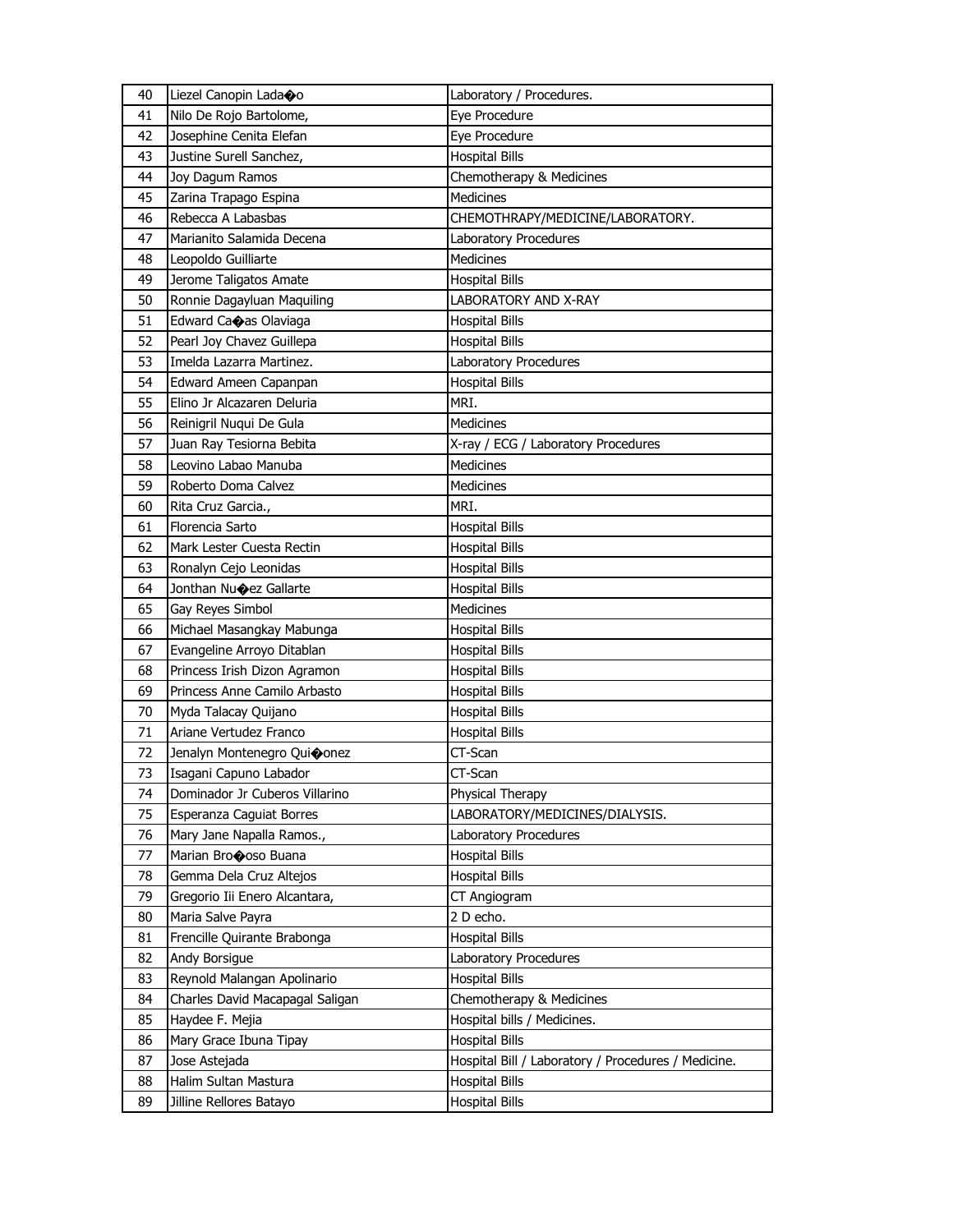| 90  | Lance Kyle Garcia               | <b>Hospital Bills</b>                                                     |
|-----|---------------------------------|---------------------------------------------------------------------------|
| 91  | Richard Arbiol Bernabe,         | <b>Hospital Bills</b>                                                     |
| 92  | Arnulfo Artiaga Acosta          | <b>Hospital Bills</b>                                                     |
| 93  | Joshua Gromontil Arienza        | <b>Hospital Bills</b>                                                     |
| 94  | Jovelyn Relox Reca $\bigcirc$ a | <b>Hospital Bills</b>                                                     |
| 95  | Garry Lopez Ulep                | <b>Hospital Bills</b>                                                     |
| 96  | Angel Zyra Resurreccion Barte   | MRI.                                                                      |
| 97  | Althea Miles Mangi Reyes        | <b>Hospital Bills</b>                                                     |
| 98  | Alfredo Jr Porio Mondigo        | <b>Hospital Bills</b>                                                     |
| 99  | Angel Zyra Resurreccion Barte   | Contrast                                                                  |
| 100 | Jade S. Almosara                | <b>Hospital Bills</b>                                                     |
| 101 | Mhayren Homantoc Cruz           | Laboratory Procedures.                                                    |
| 102 | Eligorio Centenera Rances       | Diagnostic & Lab. Procedures, Dialysis, Medicines &                       |
|     |                                 | <b>Hospital Bills.</b><br>3. Chemotherapy / Hospital Bill / Laboratory /  |
| 103 | Norwina D. Eclarinal            |                                                                           |
| 104 | Norwina D. Eclarinal            | Procedures / Medicines.<br>3. Chemotherapy / Hospital Bill / Laboratory / |
|     |                                 | Procedures / Medicines.                                                   |
| 105 | Violeta Balanay Laguitan        | CT-Scan                                                                   |
| 106 | Dennis Baloyot Domingo          | Hospital bills / Medicines.                                               |
| 107 | <b>Hector Viesca</b>            | <b>EGD</b>                                                                |
| 108 | Rizalina Flores Lucas           | Ct Scan with Contrast.                                                    |
| 109 | Gerald Lubal Pequiro            | <b>Hospital Bills</b>                                                     |
| 110 | Elvira Mecha Tano,              | Ct Scan with Contrast.                                                    |
| 111 | Marites Nicolabo Acula,         | <b>Hospital Bills</b>                                                     |
| 112 | Josie Avelanoza Cruz.,          | <b>Hospital Bills</b>                                                     |
| 113 | Evangeline Bolos Salazar        | Hospital bills / Medicines.                                               |
| 114 | Jena H. Donguines               | Chemotherapy & Medicines                                                  |
| 115 | Jessibel Borita Esquilon        | <b>Medicines</b>                                                          |
| 116 | Jerome Roa Salonga              | <b>Hospital Bills</b>                                                     |
| 117 | Rodrigo Narisma Dahe            | <b>Hospital Bills</b>                                                     |
| 118 | Mildred Corpuz Dakis            | <b>EGD</b>                                                                |
| 119 | Joan Mataverde Pascual          | Laboratory Procedures                                                     |
| 120 | Diana Ali�o.                    | <b>Medicines</b>                                                          |
| 121 | Alberto Arellano Monteza        | <b>Hospital Bills</b>                                                     |
| 122 | Nestor Cervales Demandante      | <b>Hospital Bills</b>                                                     |
| 123 | Edwin Lacaba Laveras            | <b>Hospital Bills</b>                                                     |
| 124 | Ma. Dolores Uy Buta             | <b>Hospital Bills</b>                                                     |
| 125 | Grace Diaquino Gutera           | <b>Hospital Bills</b>                                                     |
| 126 | Ana Maria Rosal Sacdalan        | <b>Hospital Bills</b>                                                     |
| 127 | Melquiades Sapalaran Roa        | <b>Hospital Bills</b>                                                     |
| 128 | Reinigril Nuqui De Gula         | Medicines                                                                 |
| 129 | Allan Pablo Sibug Alvarez       | Ct Scan with Contrast.                                                    |
| 130 | Jhon Carlo Gallo Ilinon         | <b>Hospital Bills</b>                                                     |
| 131 | Glendale Briton Del Rosario     | MRI.                                                                      |
| 132 | Ashleigh Rae Libanda Deduyo     | <b>Hospital Bills</b>                                                     |
| 133 | Lerma Victoria Dinglasan        | <b>Hospital Bills</b>                                                     |
| 134 | Kim Charlotte Gayatao Izar      | <b>Hospital Bills</b>                                                     |
| 135 | Nancy Vallafas Balean           | Ct Scan with Contrast.                                                    |
| 136 | Augustus Caesar G. Quiaoit      | CT-Scan                                                                   |
| 137 | Loida Cabuhat Jose              | LABORATORY/MEDICINES/DIALYSIS.                                            |
| 138 | Dorothy Dames Manalo            | <b>Hospital Bills</b>                                                     |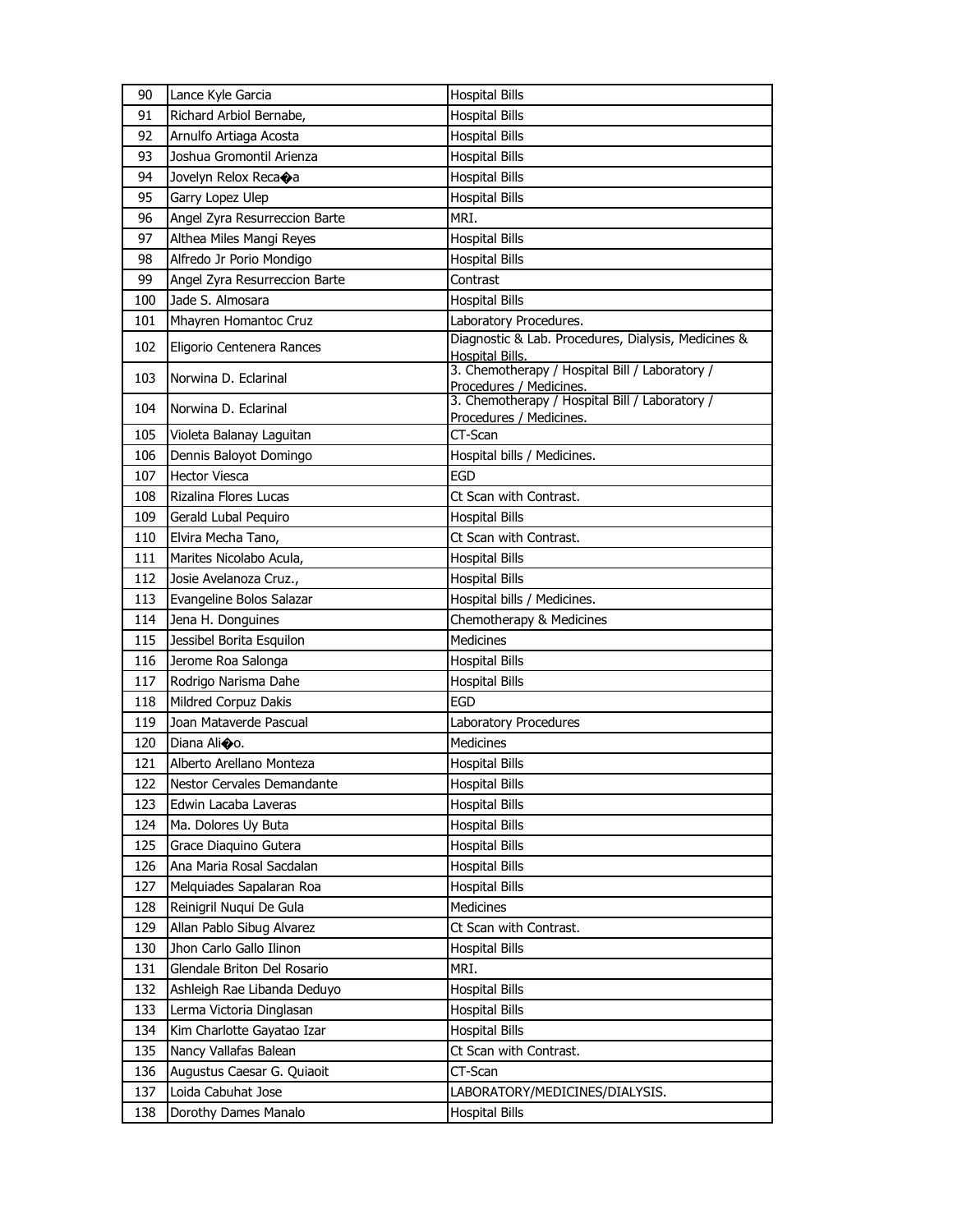| 140<br>David Blake Fernandez<br><b>Hospital Bills</b><br>141<br>Rochelle Coronacion Apostol,<br><b>Hospital Bills</b><br>142<br>Maricel Cadildig Roxas,<br>Hospital Bills<br>143<br>Marian De Austria Buenviaje<br>CT-SCAN/MEDICINES<br>144<br>Maria Teresa Canayong Ara $\otimes$ a<br>Laboratory Procedures<br>145<br>Sheryl Dalde Laurio<br>Laboratory Procedures<br>146<br>Patricia Ann Cunanan<br>Laboratory Procedures<br>147<br>Medicines<br>Luzviminda Aragones Buan<br>Jerome D. Blando<br>148<br>Medicines<br>149<br>Cresilda Perez Sarco<br>Bonescan<br>150<br>Elias Vincent P. Carino<br>Laboratory Procedures<br><b>Medicines</b><br>151<br>Remus Morales Garcia<br>152<br>Rosiel Valencia Sulieta<br><b>Hospital Bills</b><br>153<br>Edison Titong Endrina<br><b>Hospital Bills</b><br>154<br>Benjamin Malanay Benjamin<br><b>Hospital Bills</b><br>Freddie Adriano Vargas<br>155<br><b>Hospital Bills</b><br>156<br>Meguila Becera Cosgafa<br>EGD<br>Jharel Cas Buenaventura<br><b>Hospital Bills</b><br>157<br>158<br>Kyla Mae Liberty<br><b>Hospital Bills</b><br>Letecia Tolibas Dodoso<br>159<br><b>Hospital Bills</b><br>160<br>Milany Espanto Egamino<br><b>Hospital Bills</b><br>161<br>Ella Arbolado Talundata<br>CT-Scan<br><b>Hospital Bills</b><br>162<br>Diomedes Hernandez Gayas<br>163<br>Jhoane Marie Galutera Pacia<br>Laboratory Procedures<br><b>Hospital Bills</b><br>164<br>Valentin Beltran Tolentino,<br>165<br>Levi Macaldo Perez,<br>Medicines<br>Erlin Trinidad Bustalino<br><b>Medicines</b><br>166<br>167<br>Mario Mejares Mulmisa<br>Eye Procedure<br>168<br>Ronaldy Dela Cruz Lopez<br><b>Hospital Bills</b><br>Shamel Ann Villaflor Belleza<br>169<br><b>Hospital Bills</b><br>170<br>Isagani Sarmiento<br><b>Hospital Bills</b><br>Trizza Marie Lustado Soriano<br>171<br><b>Hospital Bills</b><br>172<br>Eduardo Sr Cabreros Lazaro,<br>2 D echo.<br>173<br>Mary Grace Batistil Agno,<br><b>Hospital Bills</b><br>Jocelyn Calata Mendoza.,<br>Ct Scan with Contrast.<br>174<br>Nelia Naval Banclos<br>CT-Scan<br>175<br>Christel Dakes Javier Reformado<br><b>Hospital Bills</b><br>176<br>177<br>Asnal Ajadi Abubakar<br><b>Hospital Bills</b><br>178<br>Eduardo San Buenaventura Banaag<br>Ct Scan with Contrast.<br>179<br>Victoria Mejos Sagarino<br><b>Hospital Bills</b><br>180<br>Myla Onoc Recto<br><b>Hospital Bills</b><br>181<br>Maryjoy Precious Mendoza Suansing<br><b>Hospital Bills</b><br>182<br>Maria Sheila Mae Terencio Quioones<br>2 D echo.<br>183<br>Jeanette Ong Belalo<br>Ultasound/Laboratory<br>Ultrasound<br>184<br>Ma. Estrella Sapalo Artiaga<br>185<br>Natalie Feth Morano Ocenar<br><b>Hospital Bills</b><br>186<br>Conrado Artiaga Montefalcon<br><b>Hospital Bills</b><br>187<br>Jilline Rellores Batayo<br>Hospital Bills<br>188<br>Rafael R. Roche.<br><b>Hospital Bills</b> | 139 | Ramil Feliciano Sandoval | <b>Hospital Bills</b> |
|----------------------------------------------------------------------------------------------------------------------------------------------------------------------------------------------------------------------------------------------------------------------------------------------------------------------------------------------------------------------------------------------------------------------------------------------------------------------------------------------------------------------------------------------------------------------------------------------------------------------------------------------------------------------------------------------------------------------------------------------------------------------------------------------------------------------------------------------------------------------------------------------------------------------------------------------------------------------------------------------------------------------------------------------------------------------------------------------------------------------------------------------------------------------------------------------------------------------------------------------------------------------------------------------------------------------------------------------------------------------------------------------------------------------------------------------------------------------------------------------------------------------------------------------------------------------------------------------------------------------------------------------------------------------------------------------------------------------------------------------------------------------------------------------------------------------------------------------------------------------------------------------------------------------------------------------------------------------------------------------------------------------------------------------------------------------------------------------------------------------------------------------------------------------------------------------------------------------------------------------------------------------------------------------------------------------------------------------------------------------------------------------------------------------------------------------------------------------------------------------------------------------------------------------------------------------------------------------------------------------------------------------------------------------------------------------------------------------------------------------------------------------------------------------------------------------------------------------------------------|-----|--------------------------|-----------------------|
|                                                                                                                                                                                                                                                                                                                                                                                                                                                                                                                                                                                                                                                                                                                                                                                                                                                                                                                                                                                                                                                                                                                                                                                                                                                                                                                                                                                                                                                                                                                                                                                                                                                                                                                                                                                                                                                                                                                                                                                                                                                                                                                                                                                                                                                                                                                                                                                                                                                                                                                                                                                                                                                                                                                                                                                                                                                                |     |                          |                       |
|                                                                                                                                                                                                                                                                                                                                                                                                                                                                                                                                                                                                                                                                                                                                                                                                                                                                                                                                                                                                                                                                                                                                                                                                                                                                                                                                                                                                                                                                                                                                                                                                                                                                                                                                                                                                                                                                                                                                                                                                                                                                                                                                                                                                                                                                                                                                                                                                                                                                                                                                                                                                                                                                                                                                                                                                                                                                |     |                          |                       |
|                                                                                                                                                                                                                                                                                                                                                                                                                                                                                                                                                                                                                                                                                                                                                                                                                                                                                                                                                                                                                                                                                                                                                                                                                                                                                                                                                                                                                                                                                                                                                                                                                                                                                                                                                                                                                                                                                                                                                                                                                                                                                                                                                                                                                                                                                                                                                                                                                                                                                                                                                                                                                                                                                                                                                                                                                                                                |     |                          |                       |
|                                                                                                                                                                                                                                                                                                                                                                                                                                                                                                                                                                                                                                                                                                                                                                                                                                                                                                                                                                                                                                                                                                                                                                                                                                                                                                                                                                                                                                                                                                                                                                                                                                                                                                                                                                                                                                                                                                                                                                                                                                                                                                                                                                                                                                                                                                                                                                                                                                                                                                                                                                                                                                                                                                                                                                                                                                                                |     |                          |                       |
|                                                                                                                                                                                                                                                                                                                                                                                                                                                                                                                                                                                                                                                                                                                                                                                                                                                                                                                                                                                                                                                                                                                                                                                                                                                                                                                                                                                                                                                                                                                                                                                                                                                                                                                                                                                                                                                                                                                                                                                                                                                                                                                                                                                                                                                                                                                                                                                                                                                                                                                                                                                                                                                                                                                                                                                                                                                                |     |                          |                       |
|                                                                                                                                                                                                                                                                                                                                                                                                                                                                                                                                                                                                                                                                                                                                                                                                                                                                                                                                                                                                                                                                                                                                                                                                                                                                                                                                                                                                                                                                                                                                                                                                                                                                                                                                                                                                                                                                                                                                                                                                                                                                                                                                                                                                                                                                                                                                                                                                                                                                                                                                                                                                                                                                                                                                                                                                                                                                |     |                          |                       |
|                                                                                                                                                                                                                                                                                                                                                                                                                                                                                                                                                                                                                                                                                                                                                                                                                                                                                                                                                                                                                                                                                                                                                                                                                                                                                                                                                                                                                                                                                                                                                                                                                                                                                                                                                                                                                                                                                                                                                                                                                                                                                                                                                                                                                                                                                                                                                                                                                                                                                                                                                                                                                                                                                                                                                                                                                                                                |     |                          |                       |
|                                                                                                                                                                                                                                                                                                                                                                                                                                                                                                                                                                                                                                                                                                                                                                                                                                                                                                                                                                                                                                                                                                                                                                                                                                                                                                                                                                                                                                                                                                                                                                                                                                                                                                                                                                                                                                                                                                                                                                                                                                                                                                                                                                                                                                                                                                                                                                                                                                                                                                                                                                                                                                                                                                                                                                                                                                                                |     |                          |                       |
|                                                                                                                                                                                                                                                                                                                                                                                                                                                                                                                                                                                                                                                                                                                                                                                                                                                                                                                                                                                                                                                                                                                                                                                                                                                                                                                                                                                                                                                                                                                                                                                                                                                                                                                                                                                                                                                                                                                                                                                                                                                                                                                                                                                                                                                                                                                                                                                                                                                                                                                                                                                                                                                                                                                                                                                                                                                                |     |                          |                       |
|                                                                                                                                                                                                                                                                                                                                                                                                                                                                                                                                                                                                                                                                                                                                                                                                                                                                                                                                                                                                                                                                                                                                                                                                                                                                                                                                                                                                                                                                                                                                                                                                                                                                                                                                                                                                                                                                                                                                                                                                                                                                                                                                                                                                                                                                                                                                                                                                                                                                                                                                                                                                                                                                                                                                                                                                                                                                |     |                          |                       |
|                                                                                                                                                                                                                                                                                                                                                                                                                                                                                                                                                                                                                                                                                                                                                                                                                                                                                                                                                                                                                                                                                                                                                                                                                                                                                                                                                                                                                                                                                                                                                                                                                                                                                                                                                                                                                                                                                                                                                                                                                                                                                                                                                                                                                                                                                                                                                                                                                                                                                                                                                                                                                                                                                                                                                                                                                                                                |     |                          |                       |
|                                                                                                                                                                                                                                                                                                                                                                                                                                                                                                                                                                                                                                                                                                                                                                                                                                                                                                                                                                                                                                                                                                                                                                                                                                                                                                                                                                                                                                                                                                                                                                                                                                                                                                                                                                                                                                                                                                                                                                                                                                                                                                                                                                                                                                                                                                                                                                                                                                                                                                                                                                                                                                                                                                                                                                                                                                                                |     |                          |                       |
|                                                                                                                                                                                                                                                                                                                                                                                                                                                                                                                                                                                                                                                                                                                                                                                                                                                                                                                                                                                                                                                                                                                                                                                                                                                                                                                                                                                                                                                                                                                                                                                                                                                                                                                                                                                                                                                                                                                                                                                                                                                                                                                                                                                                                                                                                                                                                                                                                                                                                                                                                                                                                                                                                                                                                                                                                                                                |     |                          |                       |
|                                                                                                                                                                                                                                                                                                                                                                                                                                                                                                                                                                                                                                                                                                                                                                                                                                                                                                                                                                                                                                                                                                                                                                                                                                                                                                                                                                                                                                                                                                                                                                                                                                                                                                                                                                                                                                                                                                                                                                                                                                                                                                                                                                                                                                                                                                                                                                                                                                                                                                                                                                                                                                                                                                                                                                                                                                                                |     |                          |                       |
|                                                                                                                                                                                                                                                                                                                                                                                                                                                                                                                                                                                                                                                                                                                                                                                                                                                                                                                                                                                                                                                                                                                                                                                                                                                                                                                                                                                                                                                                                                                                                                                                                                                                                                                                                                                                                                                                                                                                                                                                                                                                                                                                                                                                                                                                                                                                                                                                                                                                                                                                                                                                                                                                                                                                                                                                                                                                |     |                          |                       |
|                                                                                                                                                                                                                                                                                                                                                                                                                                                                                                                                                                                                                                                                                                                                                                                                                                                                                                                                                                                                                                                                                                                                                                                                                                                                                                                                                                                                                                                                                                                                                                                                                                                                                                                                                                                                                                                                                                                                                                                                                                                                                                                                                                                                                                                                                                                                                                                                                                                                                                                                                                                                                                                                                                                                                                                                                                                                |     |                          |                       |
|                                                                                                                                                                                                                                                                                                                                                                                                                                                                                                                                                                                                                                                                                                                                                                                                                                                                                                                                                                                                                                                                                                                                                                                                                                                                                                                                                                                                                                                                                                                                                                                                                                                                                                                                                                                                                                                                                                                                                                                                                                                                                                                                                                                                                                                                                                                                                                                                                                                                                                                                                                                                                                                                                                                                                                                                                                                                |     |                          |                       |
|                                                                                                                                                                                                                                                                                                                                                                                                                                                                                                                                                                                                                                                                                                                                                                                                                                                                                                                                                                                                                                                                                                                                                                                                                                                                                                                                                                                                                                                                                                                                                                                                                                                                                                                                                                                                                                                                                                                                                                                                                                                                                                                                                                                                                                                                                                                                                                                                                                                                                                                                                                                                                                                                                                                                                                                                                                                                |     |                          |                       |
|                                                                                                                                                                                                                                                                                                                                                                                                                                                                                                                                                                                                                                                                                                                                                                                                                                                                                                                                                                                                                                                                                                                                                                                                                                                                                                                                                                                                                                                                                                                                                                                                                                                                                                                                                                                                                                                                                                                                                                                                                                                                                                                                                                                                                                                                                                                                                                                                                                                                                                                                                                                                                                                                                                                                                                                                                                                                |     |                          |                       |
|                                                                                                                                                                                                                                                                                                                                                                                                                                                                                                                                                                                                                                                                                                                                                                                                                                                                                                                                                                                                                                                                                                                                                                                                                                                                                                                                                                                                                                                                                                                                                                                                                                                                                                                                                                                                                                                                                                                                                                                                                                                                                                                                                                                                                                                                                                                                                                                                                                                                                                                                                                                                                                                                                                                                                                                                                                                                |     |                          |                       |
|                                                                                                                                                                                                                                                                                                                                                                                                                                                                                                                                                                                                                                                                                                                                                                                                                                                                                                                                                                                                                                                                                                                                                                                                                                                                                                                                                                                                                                                                                                                                                                                                                                                                                                                                                                                                                                                                                                                                                                                                                                                                                                                                                                                                                                                                                                                                                                                                                                                                                                                                                                                                                                                                                                                                                                                                                                                                |     |                          |                       |
|                                                                                                                                                                                                                                                                                                                                                                                                                                                                                                                                                                                                                                                                                                                                                                                                                                                                                                                                                                                                                                                                                                                                                                                                                                                                                                                                                                                                                                                                                                                                                                                                                                                                                                                                                                                                                                                                                                                                                                                                                                                                                                                                                                                                                                                                                                                                                                                                                                                                                                                                                                                                                                                                                                                                                                                                                                                                |     |                          |                       |
|                                                                                                                                                                                                                                                                                                                                                                                                                                                                                                                                                                                                                                                                                                                                                                                                                                                                                                                                                                                                                                                                                                                                                                                                                                                                                                                                                                                                                                                                                                                                                                                                                                                                                                                                                                                                                                                                                                                                                                                                                                                                                                                                                                                                                                                                                                                                                                                                                                                                                                                                                                                                                                                                                                                                                                                                                                                                |     |                          |                       |
|                                                                                                                                                                                                                                                                                                                                                                                                                                                                                                                                                                                                                                                                                                                                                                                                                                                                                                                                                                                                                                                                                                                                                                                                                                                                                                                                                                                                                                                                                                                                                                                                                                                                                                                                                                                                                                                                                                                                                                                                                                                                                                                                                                                                                                                                                                                                                                                                                                                                                                                                                                                                                                                                                                                                                                                                                                                                |     |                          |                       |
|                                                                                                                                                                                                                                                                                                                                                                                                                                                                                                                                                                                                                                                                                                                                                                                                                                                                                                                                                                                                                                                                                                                                                                                                                                                                                                                                                                                                                                                                                                                                                                                                                                                                                                                                                                                                                                                                                                                                                                                                                                                                                                                                                                                                                                                                                                                                                                                                                                                                                                                                                                                                                                                                                                                                                                                                                                                                |     |                          |                       |
|                                                                                                                                                                                                                                                                                                                                                                                                                                                                                                                                                                                                                                                                                                                                                                                                                                                                                                                                                                                                                                                                                                                                                                                                                                                                                                                                                                                                                                                                                                                                                                                                                                                                                                                                                                                                                                                                                                                                                                                                                                                                                                                                                                                                                                                                                                                                                                                                                                                                                                                                                                                                                                                                                                                                                                                                                                                                |     |                          |                       |
|                                                                                                                                                                                                                                                                                                                                                                                                                                                                                                                                                                                                                                                                                                                                                                                                                                                                                                                                                                                                                                                                                                                                                                                                                                                                                                                                                                                                                                                                                                                                                                                                                                                                                                                                                                                                                                                                                                                                                                                                                                                                                                                                                                                                                                                                                                                                                                                                                                                                                                                                                                                                                                                                                                                                                                                                                                                                |     |                          |                       |
|                                                                                                                                                                                                                                                                                                                                                                                                                                                                                                                                                                                                                                                                                                                                                                                                                                                                                                                                                                                                                                                                                                                                                                                                                                                                                                                                                                                                                                                                                                                                                                                                                                                                                                                                                                                                                                                                                                                                                                                                                                                                                                                                                                                                                                                                                                                                                                                                                                                                                                                                                                                                                                                                                                                                                                                                                                                                |     |                          |                       |
|                                                                                                                                                                                                                                                                                                                                                                                                                                                                                                                                                                                                                                                                                                                                                                                                                                                                                                                                                                                                                                                                                                                                                                                                                                                                                                                                                                                                                                                                                                                                                                                                                                                                                                                                                                                                                                                                                                                                                                                                                                                                                                                                                                                                                                                                                                                                                                                                                                                                                                                                                                                                                                                                                                                                                                                                                                                                |     |                          |                       |
|                                                                                                                                                                                                                                                                                                                                                                                                                                                                                                                                                                                                                                                                                                                                                                                                                                                                                                                                                                                                                                                                                                                                                                                                                                                                                                                                                                                                                                                                                                                                                                                                                                                                                                                                                                                                                                                                                                                                                                                                                                                                                                                                                                                                                                                                                                                                                                                                                                                                                                                                                                                                                                                                                                                                                                                                                                                                |     |                          |                       |
|                                                                                                                                                                                                                                                                                                                                                                                                                                                                                                                                                                                                                                                                                                                                                                                                                                                                                                                                                                                                                                                                                                                                                                                                                                                                                                                                                                                                                                                                                                                                                                                                                                                                                                                                                                                                                                                                                                                                                                                                                                                                                                                                                                                                                                                                                                                                                                                                                                                                                                                                                                                                                                                                                                                                                                                                                                                                |     |                          |                       |
|                                                                                                                                                                                                                                                                                                                                                                                                                                                                                                                                                                                                                                                                                                                                                                                                                                                                                                                                                                                                                                                                                                                                                                                                                                                                                                                                                                                                                                                                                                                                                                                                                                                                                                                                                                                                                                                                                                                                                                                                                                                                                                                                                                                                                                                                                                                                                                                                                                                                                                                                                                                                                                                                                                                                                                                                                                                                |     |                          |                       |
|                                                                                                                                                                                                                                                                                                                                                                                                                                                                                                                                                                                                                                                                                                                                                                                                                                                                                                                                                                                                                                                                                                                                                                                                                                                                                                                                                                                                                                                                                                                                                                                                                                                                                                                                                                                                                                                                                                                                                                                                                                                                                                                                                                                                                                                                                                                                                                                                                                                                                                                                                                                                                                                                                                                                                                                                                                                                |     |                          |                       |
|                                                                                                                                                                                                                                                                                                                                                                                                                                                                                                                                                                                                                                                                                                                                                                                                                                                                                                                                                                                                                                                                                                                                                                                                                                                                                                                                                                                                                                                                                                                                                                                                                                                                                                                                                                                                                                                                                                                                                                                                                                                                                                                                                                                                                                                                                                                                                                                                                                                                                                                                                                                                                                                                                                                                                                                                                                                                |     |                          |                       |
|                                                                                                                                                                                                                                                                                                                                                                                                                                                                                                                                                                                                                                                                                                                                                                                                                                                                                                                                                                                                                                                                                                                                                                                                                                                                                                                                                                                                                                                                                                                                                                                                                                                                                                                                                                                                                                                                                                                                                                                                                                                                                                                                                                                                                                                                                                                                                                                                                                                                                                                                                                                                                                                                                                                                                                                                                                                                |     |                          |                       |
|                                                                                                                                                                                                                                                                                                                                                                                                                                                                                                                                                                                                                                                                                                                                                                                                                                                                                                                                                                                                                                                                                                                                                                                                                                                                                                                                                                                                                                                                                                                                                                                                                                                                                                                                                                                                                                                                                                                                                                                                                                                                                                                                                                                                                                                                                                                                                                                                                                                                                                                                                                                                                                                                                                                                                                                                                                                                |     |                          |                       |
|                                                                                                                                                                                                                                                                                                                                                                                                                                                                                                                                                                                                                                                                                                                                                                                                                                                                                                                                                                                                                                                                                                                                                                                                                                                                                                                                                                                                                                                                                                                                                                                                                                                                                                                                                                                                                                                                                                                                                                                                                                                                                                                                                                                                                                                                                                                                                                                                                                                                                                                                                                                                                                                                                                                                                                                                                                                                |     |                          |                       |
|                                                                                                                                                                                                                                                                                                                                                                                                                                                                                                                                                                                                                                                                                                                                                                                                                                                                                                                                                                                                                                                                                                                                                                                                                                                                                                                                                                                                                                                                                                                                                                                                                                                                                                                                                                                                                                                                                                                                                                                                                                                                                                                                                                                                                                                                                                                                                                                                                                                                                                                                                                                                                                                                                                                                                                                                                                                                |     |                          |                       |
|                                                                                                                                                                                                                                                                                                                                                                                                                                                                                                                                                                                                                                                                                                                                                                                                                                                                                                                                                                                                                                                                                                                                                                                                                                                                                                                                                                                                                                                                                                                                                                                                                                                                                                                                                                                                                                                                                                                                                                                                                                                                                                                                                                                                                                                                                                                                                                                                                                                                                                                                                                                                                                                                                                                                                                                                                                                                |     |                          |                       |
|                                                                                                                                                                                                                                                                                                                                                                                                                                                                                                                                                                                                                                                                                                                                                                                                                                                                                                                                                                                                                                                                                                                                                                                                                                                                                                                                                                                                                                                                                                                                                                                                                                                                                                                                                                                                                                                                                                                                                                                                                                                                                                                                                                                                                                                                                                                                                                                                                                                                                                                                                                                                                                                                                                                                                                                                                                                                |     |                          |                       |
|                                                                                                                                                                                                                                                                                                                                                                                                                                                                                                                                                                                                                                                                                                                                                                                                                                                                                                                                                                                                                                                                                                                                                                                                                                                                                                                                                                                                                                                                                                                                                                                                                                                                                                                                                                                                                                                                                                                                                                                                                                                                                                                                                                                                                                                                                                                                                                                                                                                                                                                                                                                                                                                                                                                                                                                                                                                                |     |                          |                       |
|                                                                                                                                                                                                                                                                                                                                                                                                                                                                                                                                                                                                                                                                                                                                                                                                                                                                                                                                                                                                                                                                                                                                                                                                                                                                                                                                                                                                                                                                                                                                                                                                                                                                                                                                                                                                                                                                                                                                                                                                                                                                                                                                                                                                                                                                                                                                                                                                                                                                                                                                                                                                                                                                                                                                                                                                                                                                |     |                          |                       |
|                                                                                                                                                                                                                                                                                                                                                                                                                                                                                                                                                                                                                                                                                                                                                                                                                                                                                                                                                                                                                                                                                                                                                                                                                                                                                                                                                                                                                                                                                                                                                                                                                                                                                                                                                                                                                                                                                                                                                                                                                                                                                                                                                                                                                                                                                                                                                                                                                                                                                                                                                                                                                                                                                                                                                                                                                                                                |     |                          |                       |
|                                                                                                                                                                                                                                                                                                                                                                                                                                                                                                                                                                                                                                                                                                                                                                                                                                                                                                                                                                                                                                                                                                                                                                                                                                                                                                                                                                                                                                                                                                                                                                                                                                                                                                                                                                                                                                                                                                                                                                                                                                                                                                                                                                                                                                                                                                                                                                                                                                                                                                                                                                                                                                                                                                                                                                                                                                                                |     |                          |                       |
|                                                                                                                                                                                                                                                                                                                                                                                                                                                                                                                                                                                                                                                                                                                                                                                                                                                                                                                                                                                                                                                                                                                                                                                                                                                                                                                                                                                                                                                                                                                                                                                                                                                                                                                                                                                                                                                                                                                                                                                                                                                                                                                                                                                                                                                                                                                                                                                                                                                                                                                                                                                                                                                                                                                                                                                                                                                                |     |                          |                       |
|                                                                                                                                                                                                                                                                                                                                                                                                                                                                                                                                                                                                                                                                                                                                                                                                                                                                                                                                                                                                                                                                                                                                                                                                                                                                                                                                                                                                                                                                                                                                                                                                                                                                                                                                                                                                                                                                                                                                                                                                                                                                                                                                                                                                                                                                                                                                                                                                                                                                                                                                                                                                                                                                                                                                                                                                                                                                |     |                          |                       |
|                                                                                                                                                                                                                                                                                                                                                                                                                                                                                                                                                                                                                                                                                                                                                                                                                                                                                                                                                                                                                                                                                                                                                                                                                                                                                                                                                                                                                                                                                                                                                                                                                                                                                                                                                                                                                                                                                                                                                                                                                                                                                                                                                                                                                                                                                                                                                                                                                                                                                                                                                                                                                                                                                                                                                                                                                                                                |     |                          |                       |
|                                                                                                                                                                                                                                                                                                                                                                                                                                                                                                                                                                                                                                                                                                                                                                                                                                                                                                                                                                                                                                                                                                                                                                                                                                                                                                                                                                                                                                                                                                                                                                                                                                                                                                                                                                                                                                                                                                                                                                                                                                                                                                                                                                                                                                                                                                                                                                                                                                                                                                                                                                                                                                                                                                                                                                                                                                                                |     |                          |                       |
|                                                                                                                                                                                                                                                                                                                                                                                                                                                                                                                                                                                                                                                                                                                                                                                                                                                                                                                                                                                                                                                                                                                                                                                                                                                                                                                                                                                                                                                                                                                                                                                                                                                                                                                                                                                                                                                                                                                                                                                                                                                                                                                                                                                                                                                                                                                                                                                                                                                                                                                                                                                                                                                                                                                                                                                                                                                                |     |                          |                       |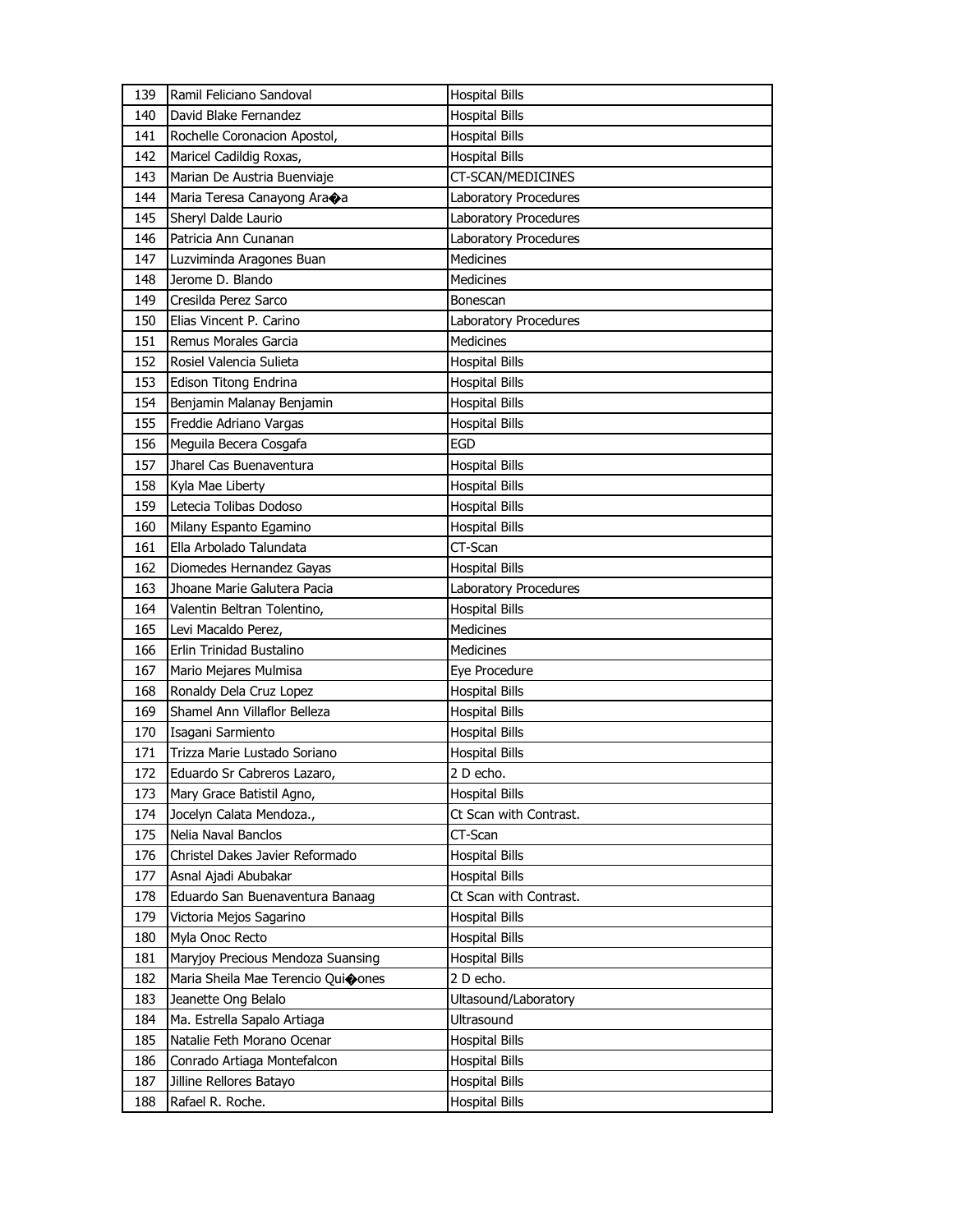| 189 | Lilian Y. Rillon                          | Medicines                                                  |
|-----|-------------------------------------------|------------------------------------------------------------|
|     |                                           | Laboratory / Procedures.                                   |
| 190 | Arriane Joy Maberit                       | <b>Hospital Bills</b>                                      |
| 191 | Junamie Llanes Ines                       | <b>Hospital Bills</b>                                      |
| 192 | Aliza Mae Ballete Pomida                  | <b>Hospital Bills</b>                                      |
| 193 | Rohoney Ellab Caro                        | <b>Hospital Bills</b>                                      |
| 194 | Domingo Sison Gua�ez                      | Bonescan                                                   |
| 195 | Cyrill Laurence Roy Gabon Celmar          | <b>Hospital Bills</b>                                      |
| 196 | Hilario Jr Cachapero Francisco            | <b>Medicines</b>                                           |
| 197 | Gertrudes Flores Santos                   | Laboratory, Medicines, Xray, ECG, 2D echo                  |
| 198 | Leoncia Dela Vega Eustaquio,              | Laboratory, Medicines, Xray, ECG, 2D echo                  |
| 199 | Kristel Charlene Dagdagan Dela Concepcion | <b>Hospital Bills</b>                                      |
| 200 | Mary Antonette Arollano Eijansantos       | Ct Scan with Contrast.                                     |
| 201 | Mary Jane Jacinto Oteda                   | <b>Hospital Bills</b>                                      |
| 202 | Ronesa Cunanan Santos                     | <b>Hospital Bills</b>                                      |
| 203 | Nathalie Shane Sueo Garbanzos             | Laboratory, Medicines, Xray, ECG, 2D echo                  |
| 204 | Rosalina Hukom Baluca                     | <b>Medicines</b>                                           |
| 205 | Noe Alano Bueno,                          | <b>Hospital Bills</b>                                      |
| 206 | Angeline Agustin Sadiasa                  | CT-Scan                                                    |
| 207 | Geraldine Lascota Nicolas                 | <b>Hospital Bills</b>                                      |
| 208 | Steven Pol Paralejas Payuran              | <b>Hospital Bills</b>                                      |
| 209 | Roel Pejer Ginez                          | <b>PSA</b>                                                 |
| 210 | Kazumi Jorge Miguel                       | OPERATION/HOSPITAL BILLS/MEDICINES                         |
| 211 | Ruby Ann Lagto Mones                      | <b>Hospital Bills</b>                                      |
| 212 | Josefina Talla Savinada                   | Physical Therapy                                           |
| 213 | Anastacia Auditor Santos                  | <b>LABORATORY AND ECG</b>                                  |
| 214 | Fely Loresto Fabunan                      | 2 D echo.                                                  |
| 215 | Felipa Esguerra Abrenica                  | <b>Hospital Bills</b>                                      |
| 216 | Noemy Dulay Labbao                        | <b>Hospital Bills</b>                                      |
| 217 | Zarina Trapago Espina                     | Laboratory/Procedures/Medicines.                           |
| 218 | Mark Anthony O. Miranda                   | chemotherapy/hospitalbill/laboratoryprocedure/medicin<br>e |
| 219 | Kenneth L. Abonda                         | Medicines                                                  |
| 220 | Jerry Cestina Besin                       | <b>Hospital Bills</b>                                      |
| 221 | Maritel Abucayon Achacoso                 | <b>Hospital Bills</b>                                      |
| 222 | Virgilio Jr Regulacion Capinig            | <b>Hospital Bills</b>                                      |
| 223 | Crystal Luz Bajar Apolinar                | <b>Hospital Bills</b>                                      |
| 224 | Aiza Simbajon Casil                       | <b>Hospital Bills</b>                                      |
| 225 | Philip Rey Bellen Cinco                   | <b>Hospital Bills</b>                                      |
| 226 | Edward Lantin Cuaresma                    | <b>Hospital Bills</b>                                      |
| 227 | Alan Almaden Suyom                        | CT-Scan                                                    |
| 228 | Margarita Capalos Albania                 | <b>Hospital Bills</b>                                      |
| 229 | Justine Tabuno Tibalao                    | Physical Therapy                                           |
| 230 | Engracia Doma Calvez                      | <b>Hospital Bills</b>                                      |
| 231 | Loreto Jr. Belleza Gonzales.,             | <b>Hospital Bills</b>                                      |
| 232 | Mila Concerman Dejado                     | <b>Hospital Bills</b>                                      |
| 233 | Mario Supelanas Ortega.                   | <b>Hospital Bills</b>                                      |
| 234 | Domingo Sison Guacez                      | 2d Echo/X-ray/ECG & Laboratory Procedures.                 |
| 235 | Fernando Basallo                          | Laboratory, Medicines, Xray, ECG, 2D echo                  |
| 236 | Louel Fernandez Tan,                      | Laboratory Procedures                                      |